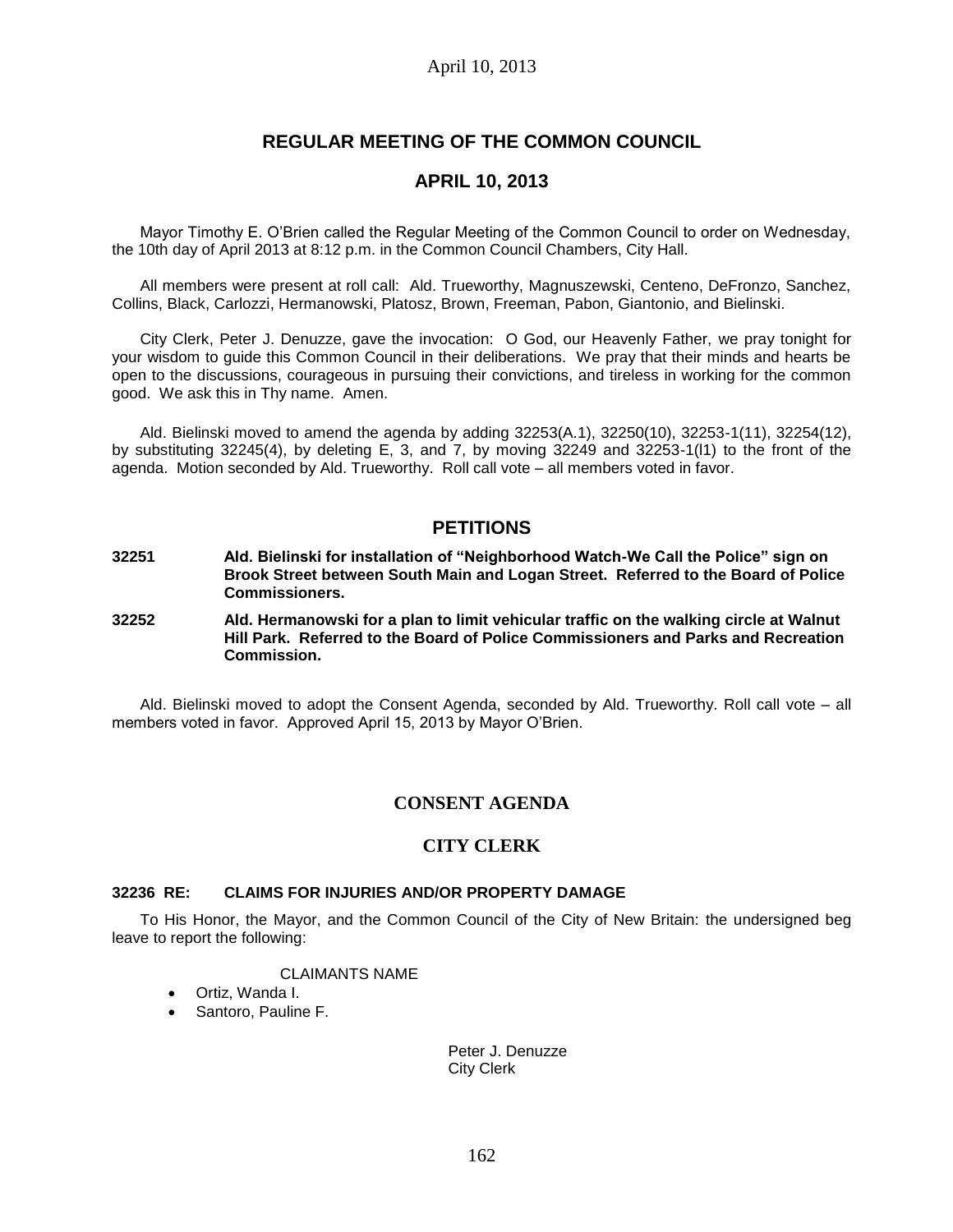## **OFFICE OF THE MAYOR**

#### **32253 RE: MAYOR'S PROPOSED 2013-2014 BUDGET**

To the Common Council of the City of New Britain: the undersigned beg leave to report the following:

*Attached documents on file in the Town Clerk's Office.*

Mayor Tim O'Brien

## **PURCHASING DEPARTMENT**

#### **32237 RE: ELECTRICAL PANEL REPLACEMENT AT THE WILLOW BROOK PARK SEWER PUMPING STATION FOR THE PUBLIC WORKS DEPARTMENT/UTILITIES DIVISION**

To His Honor, the Mayor, and the Common Council of the City of New Britain: the undersigned beg leave to report the following:

Public Bid No. 3717 was solicited and received in accordance with the Purchasing Ordinances of the City of New Britain for the Electrical Panel Replacement at the Willow Brook Park Sewer Pumping Station for the Public Works Department, Utilities Division. Funds are available for this purchase within the Public Works Department, Utilities Division's account number 208315101-5436, Equipment Maintenance and Repairs.

Invitations to bid were solicited and the bid was duly advertised in the New Britain Herald Newspaper, the City and State of Connecticut's Department of Administration Services websites and mailed to fifteen (15) Electrical Contractors. The Purchasing Agent did not receive any letters from the Electrical Contractors on the mailing list indicating they could not provide a response to the bid request. The Responses received are on file in the Town Clerks Office.

The Electrical Panel at the Sewer Pumping Station is very old and could fail soon. The Sewer Pumping Station is utilized to pump sewerage from the area. Five (5) electrical contractors attended the pre-bid meeting that was held at the Pump Station. Only one (1) bid was received. The bid was reviewed for conformance to specifications by the Public Works Department, Utilities Division's Administration and the Purchasing Agent. The only bidder's references were also checked. They were highly recommended by the Regional Water Authority, MDC, and City of Bristol for performing electrical work to them. Therefore the Deputy Public Works Director is recommending the bid be awarded to Paramount Construction LLC of Newington, CT.

RESOLVED: That the Purchasing Agent be and is hereby authorized to issue a Purchase Order for \$11,800.00 and enter into a contract with Paramount Construction LLC of Newington, CT. for the Electrical Panel Replacement at the Willow Brook Park Sewer Pumping Station for the Public Works Department, Utilities Division, per the terms and specifications of Public Bid No. 3717.

> Jack Pieper Purchasing Agent

#### **32238 RE: CHEMICALS, FERTILIZERS, GRASSES AND PESTICIDES**

To His Honor, the Mayor, and the Common Council of the City of New Britain: the undersigned beg leave to report the following:

Public Bid No. 3719 was solicited and received in accordance with the Purchasing Ordinances of the City of New Britain for required purchases of Chemicals, Fertilizers, Grasses and Pesticides for the Stanley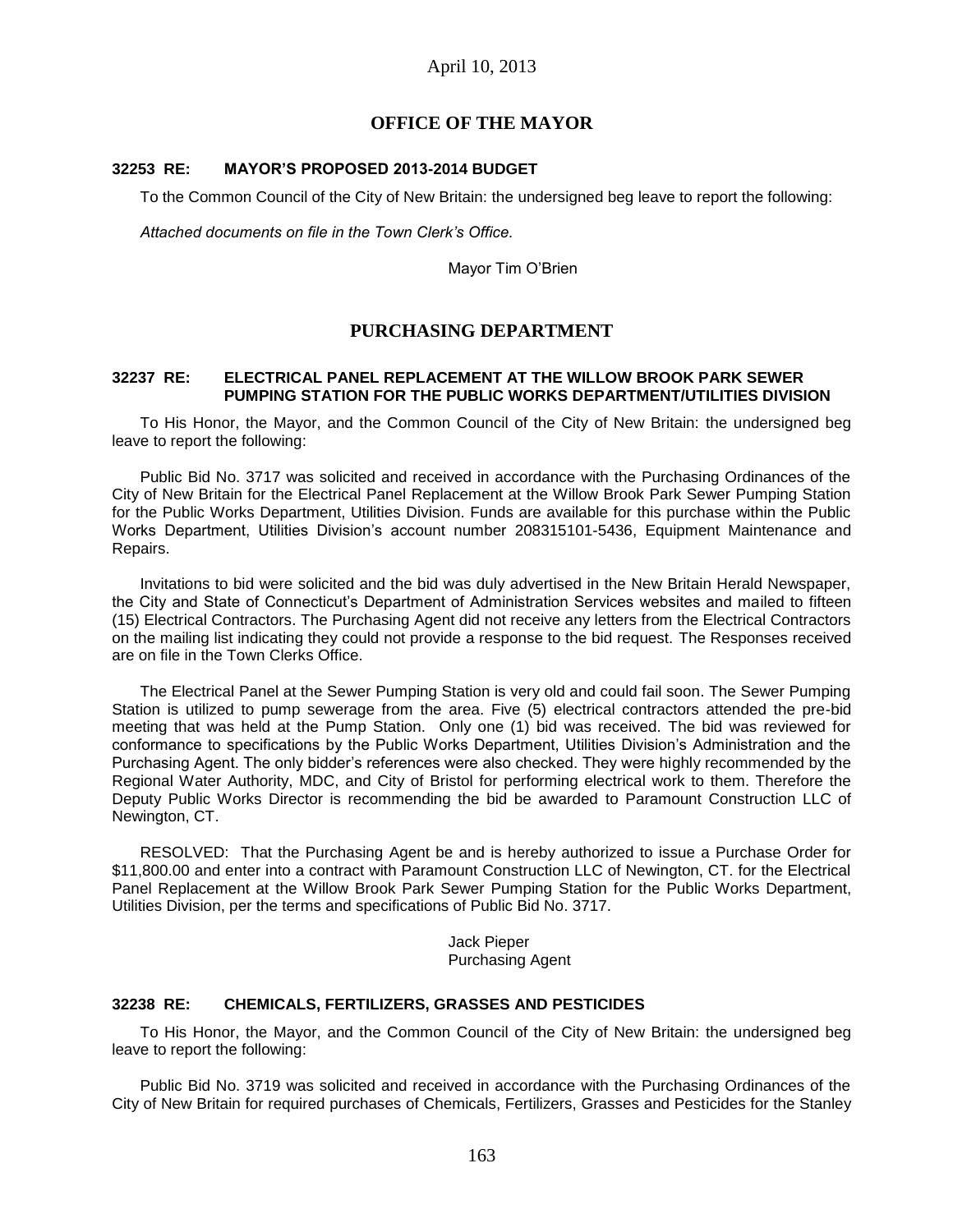Golf Course and Public Works Department, Park and Recreation Division. Funding is available for these purchases within the Stanley Golf Course's account number 2011420101-5616, Operational Fund, Fertilizers and Chemicals and the Public Works Department's Account Number 001419003-5659, General Fund, Horticulture, Operating Materials and Supplies.

Invitations to bid were solicited and the bid was duly advertised in the New Britain Herald Newspaper, the City and State of Connecticut's Department of Administration Services websites and mailed to twentyfour (24) Chemical, Fertilizer, Grass and Pesticide Companies. The Purchasing Agent did not receive any letters from the Chemical, Fertilizer, Grass and Pesticide Companies on the mailing list indicating they could not provide a response to the bid request. The Responses received are on file in the Town Clerks Office.

The bids were reviewed for conformance with specifications by Public Works Department, Parks and Recreation Division's and, the Stanley Golf Course's Administration as well as the Purchasing Agent. Considerations in determining the awards were:

- In some instances two awards were made. Patents on the formulations of many previously purchased products have run out, and generic forms have emerged. In those cases a brand name and a generic product have been chosen. Generics, which do not have a proven track record, will be tested during the season.
- Ties were awarded in accordance with City of New Britain Code of Ordinance section 2-573. in some cases it appears that the low bidder was not selected; however, not all bidders submitted responses on the correct unit size. Conversions were made by Golf Course Administration for comparison.
- In some cases Bidders supplied the same prices because they are agents or distributors for the manufacturer of the Chemicals, Fertilizers, Grasses and Pesticides. This will enable the Parks and Recreation Division and the Stanley Golf Course to obtain the needed items if one of the agents or distributors cannot supply them in a timely manner.

Therefore, the Deputy Director of the Public Works Department is recommending that the bid be awarded to following companies, Hart Seed of Wethersfield, CT, Tom Irwin, Inc of Burlington, MA., Allen Seed of Exeter, RI., D&S of Durham, CT, New England Turf of Unionville, CT., Harrell LLC of Lakeland, FL., Metro Turf of Brookfield, CT., Atlantic Golf and Turf of Turrus Falls, MA., Pro-Lawn Supply of Worcester, MA., John Deer Landscapes of Cleveland OH., Winding Brook Turf Farm of Wethersfield, CT. and Grass Roots, Inc of Mt. Freedom, NJ.

RESOLVED: That the Purchasing Agent is hereby authorized to issue purchase orders to Hart Seed of Wethersfield, CT, Tom Irwin, Inc of Burlington, MA., Allen Seed of Exeter, RI., D&S of Durham, CT, New England Turf of Unionville, CT., Harrell LLC of Lakeland, FL., Metro Turf of Brookfield, CT., Atlantic Golf and Turf of Turrus Falls, MA., Pro-Lawn Supply of Worcester, MA., John Deer Landscapes of Cleveland OH., Winding Brook Turf Farm of Wethersfield, CT. and Grass Roots, Inc of Mt. Freedom, NJ. on an asneeded basis, from May 1, 2013 to April 30, 2014 as per the selected prices highlighted on the attachment as well as the specifications, terms and conditions of Public Bid No. 3719.

> Jack Pieper Purchasing Agent

## **32239 RE: BAND SHELL RENOVATIONS AT WALNUT HILL PARK – PARKS & RECREATION**

To His Honor, the Mayor, and the Common Council of the City of New Britain: the undersigned beg leave to report the following:

Public Bid No. 3720 was solicited and received in accordance with the Purchasing Ordinances of the City of New Britain for the Band Shell Renovations at Walnut Hill Park for the Public Works Department,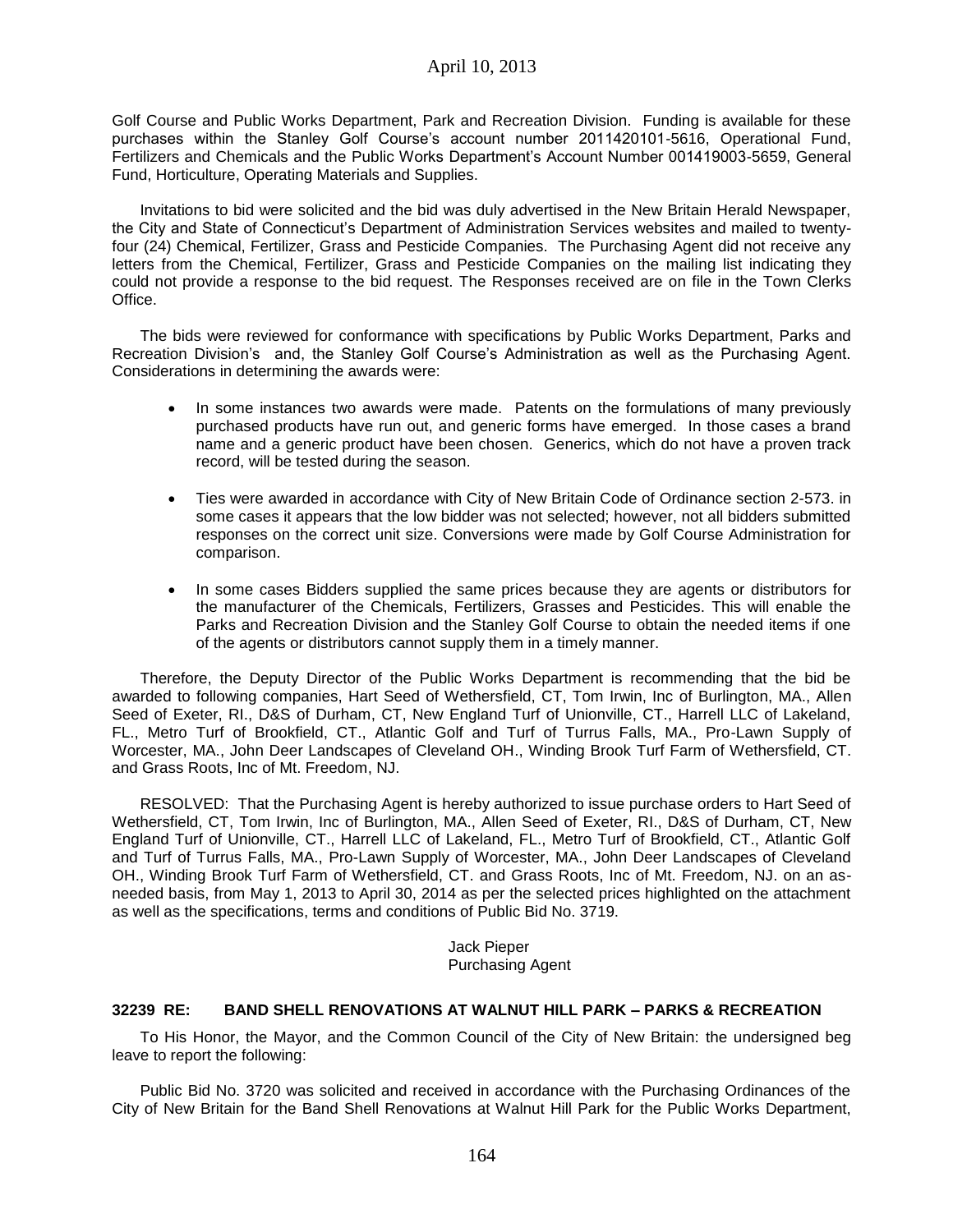Parks and Recreation Division. Funding for the Band Shell Renovations is available in the Public Works Department's account number, 283420111-5454, Recreation Donations, Construction Contracts.

Invitations to bid were solicited and the bid was duly advertised in the New Britain Herald Newspaper, the City and State of Connecticut's Department of Administration Services websites and mailed to twentyfive (25) Construction Companies. The Purchasing Agent did not receive any letters from the Construction Companies on the mailing list who indicated that they could not respond to the bid request. The Responses received are on file in the Town Clerks Office.

The bids were reviewed for conformance to specifications by the Public Works Department, Parks and Recreation Division's Administration, the City's On-call Engineering Company associated with this project and the Purchasing Agent. Therefore the Deputy Director of the Public Works Department is recommending the bid be awarded to Nosal Builders, Inc of Durham, CT who submitted the lowest responsible bid and met all of the bid specifications.

RESOLVED: That the Purchasing Agent is hereby authorized to issue a Purchase Order for \$226,101.00 and enter into a contract with Nosal Builders, Inc of Durham, CT, CT for the Band Shell Renovations at Walnut Hill Park for the Public Works Department, Parks and Recreation Division per the terms and specifications of Public Bid No. 3720.

#### Jack Pieper Purchasing Agent

#### **32240 RE: COOPERATIVE PURCHASING, NETWORK SWITCH DEVISE FOR THE PUBLIC SAFETY TELECOMMUNICATIONS DEPARTMENT**

To His Honor, the Mayor, and the Common Council of the City of New Britain: the undersigned beg leave to report the following:

In accordance with City Code of Ordinances, Chapter 2, Article VIII, Division 1, Section 2-538 (a), a purchase order was requested by the Public Safety Telecommunications Department in its effort to support police information technology operations for the following item under the State of Connecticut's Cooperative Purchasing Plan:

| Supplier               | Description                  | Price      |
|------------------------|------------------------------|------------|
| E-Plus Technology, Inc | <b>Network Switch Device</b> | \$4.435.20 |
| Westwood, MA.          |                              |            |

The Public Safety Telecommunications Department requested a purchase order for the procurement of a network switch device. The State of Connecticut Criminal Justice Information System, CJIS, has developed a project for providing information exchange among law enforcement agencies called Connecticut Information Sharing System, CISS. The project required a means of differentiating this application from others using the state's fiber network. Law enforcement agencies will have to acquire a network switch device to separate the CISS information from the other information on the state's network. CJIS is part of the Office of Policy and Management which funds grants to police agencies. The cost of the purchase and installation of the Network Switch Devise is being funded exclusively by a Justice Assistance Grant that the New Britain Police Department has received. E-Plus Technologies, Inc., who will be installing this new network switch, has a contract with the State of Connecticut, contract 06ITZ0034. The price that they have provided for the switch and its installation is per state contract. Funding for this purchase and installation of the Network Switch Device is available within the Police Department's, Justice Assistance Grant, account number 291213101-5352, Mobil Data Communications, Data Processing.

RESOLVED: That the Purchasing Agent is hereby authorized to issue a purchase order for \$4,435.20 to E-Plus Technology, Inc of Westwood, MA for the purchase and installation of a network switch for the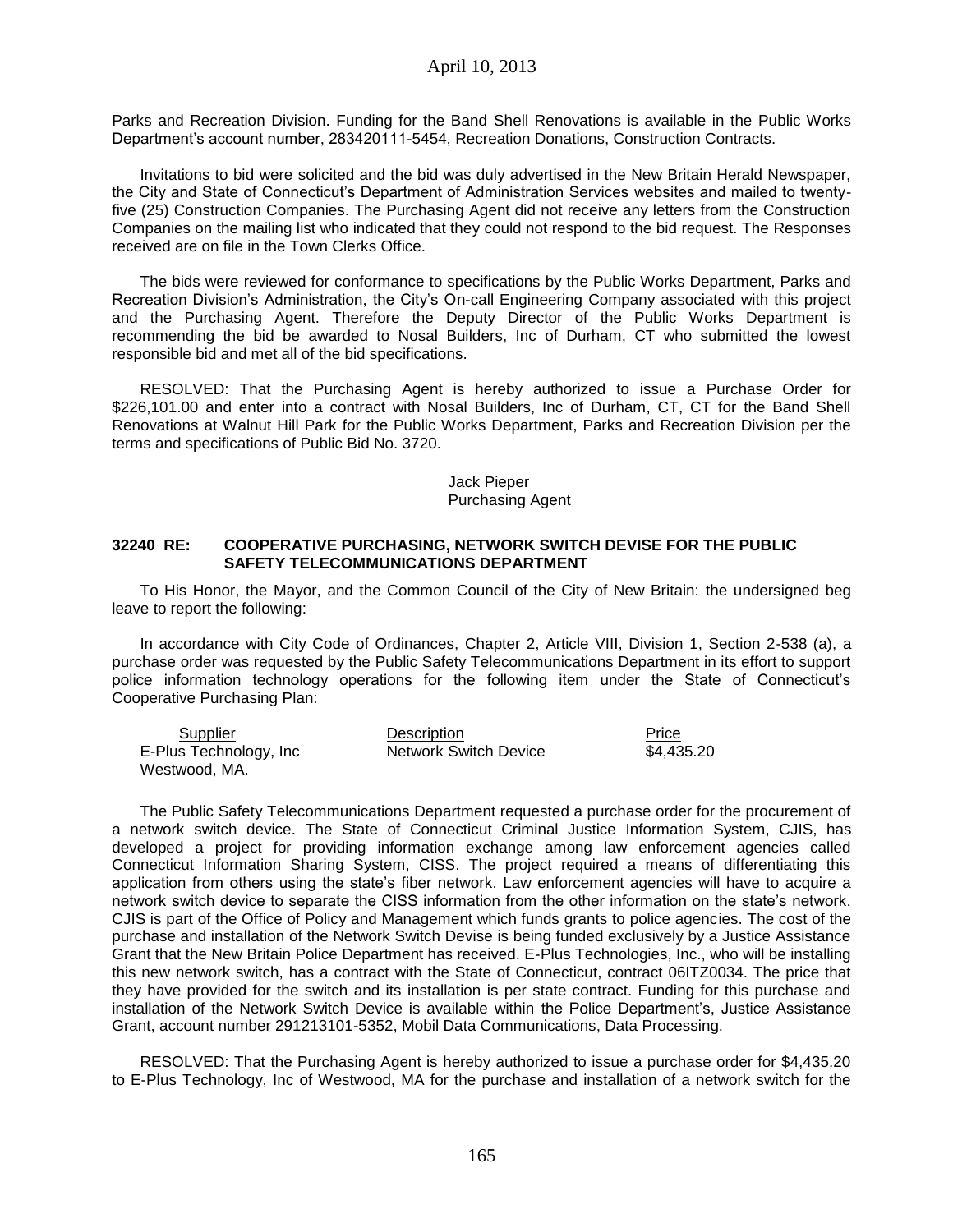Public Safety Telecommunications Department utilizing the State of Connecticut's Cooperative Purchasing Plan, Contract Award # 06ITZ0034.

> Jack Pieper Purchasing Agent

### **32241 RE: FORENSIC LICENSE RENEWAL AND TECHNICAL SUPPORT SERVICES FOR THE NEW BRITAIN POLICE DEPARTMENT**

To His Honor, the Mayor, and the Common Council of the City of New Britain: the undersigned beg leave to report the following:

In accordance with City Code of Ordinances, Chapter 2, Article VIII, Division 1, Section 2-541 (a), a purchase order was requested by the New Britain Police Department for the forensic software licenses renewal and technical support services.

Supplier Services Contract Annual Total Price AccessData Group, LLC Houston, TX. Renewal of three (3) Forensic Software Licenses and Technical Support Services \$6,888.00

The New Britain Police Department requested the renewal of three (3) annual forensic software licenses and technical support services for one (1) year with the option to extend it for three (3) additional years. The software enables the Police Department to evaluate digital evidence. The software license is proprietary intellectual property not subject to competition because these software licenses allow the Police Department to continue with the analysis tools currently in use. AccessData Group, LLC is the sole proprietor and provider of this forensic software. The Purchasing Agent has verified that AccessData Group, LLC is the sole proprietor and provider of this software system. Therefore bid solicitation for the purchase of the forensic software licenses renewal and technical support services would not be beneficial to the City. Funding is available for this purchase in the Police Department's account number 001211025- 5659, Crime Lab, Operating Material and Supplies.

RESOLVED: That the Purchasing Agent is hereby authorized to issue a purchase order for \$6,888.00 to AccessData Group, LLC, of Houston, Texas for the annual renewal of three (3) forensic software licenses and technical support services for one (1) year with an option to extend the software license and technical support services for three (3) additional years for the New Britain Police Department

> Jack Pieper Purchasing Agent

### **32242 RE: FORENSIC SOFTWARE UPGRADES, LICENSE RENEWAL AND TECHNICAL SUPPORT SERVICES FOR THE NEW BRITAIN POLICE DEPARTMENT**

To His Honor, the Mayor, and the Common Council of the City of New Britain: the undersigned beg leave to report the following:

In accordance with City Code of Ordinances, Chapter 2, Article VIII, Division 1, Section 2-541 (a), a purchase order was requested by the New Britain Police Department for the purchase of a Forensic Software Upgrade, License Renewal and renewal of current forensic software licenses.

| Supplier                                | <b>Services</b>                                                               |                   | <b>Total Price</b>       |
|-----------------------------------------|-------------------------------------------------------------------------------|-------------------|--------------------------|
| Guidance Software, Inc.<br>Pasadena, CA | \$3595.00                                                                     |                   |                          |
|                                         | Renewal of one (1) current Forensic Software<br>License and Technical Support | <b>Total Cost</b> | \$2,990.00<br>\$6,585.00 |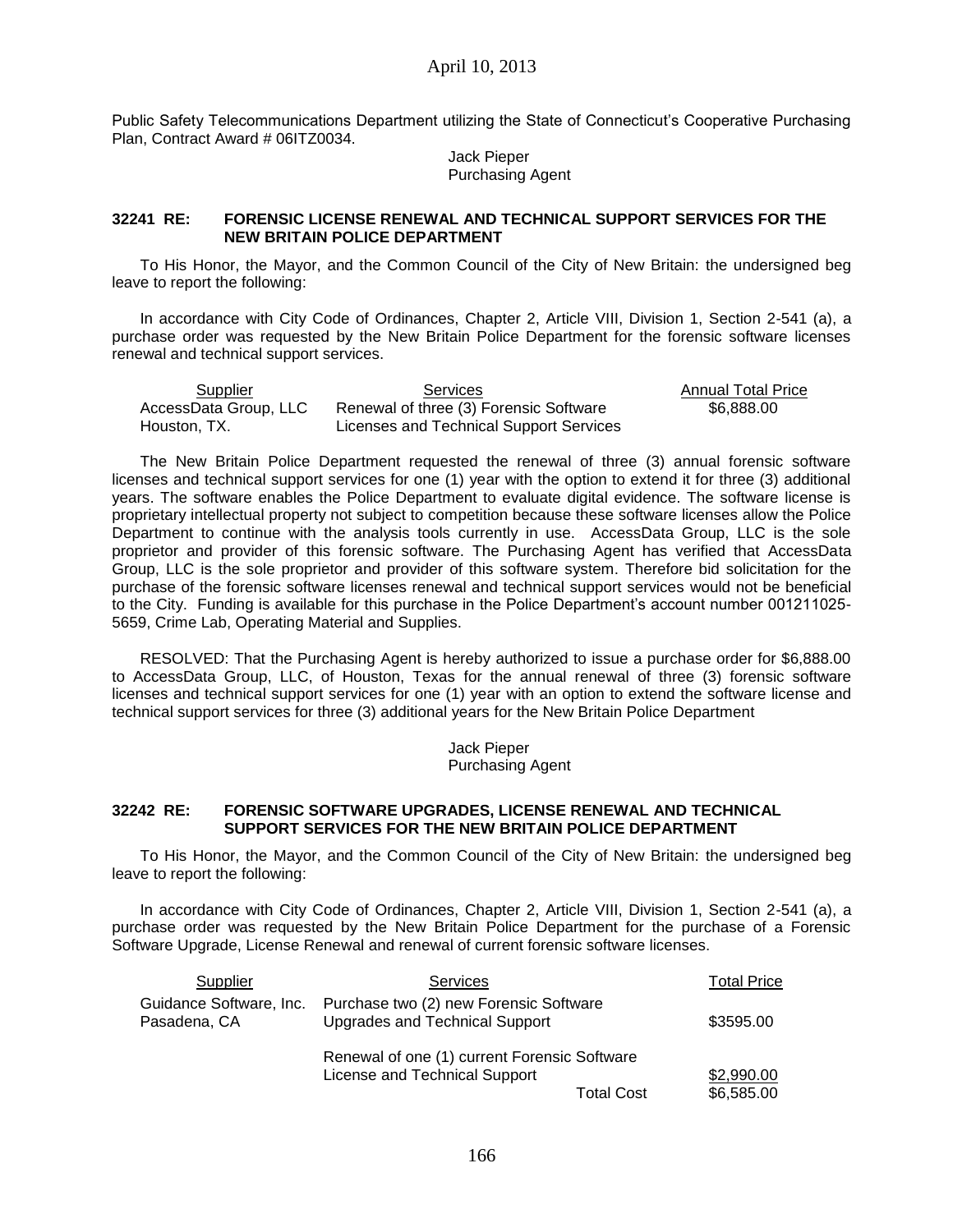## April 10, 2013

The New Britain Police Department requested the purchase of two (2) new Forensic Software Upgrades with Technical Support Services and the renewal of one (1) annual Forensic Software License and Technical Support Services for one (1) year. Guidance Software, Inc has up graded their current Forensic Software. The Police Department has two (2) Forensic Software Systems that were purchased from Guidance Software, Inc that are not current and need to be upgraded. The upgrades will enable the Police Department to evaluate digital evidence better. The software licenses and upgrades of the existing Forensic Software are proprietary intellectual property not subject to competition. The new upgrades and software license renewals will allow the Police Department to continue with the analysis tools currently in use. Guidance Software Inc is the sole proprietor and provider of this forensic software. The Purchasing Agent has verified that Guidance Software, Inc is the sole proprietor and provider of this software system. Therefore bid solicitation for the purchase of the new Forensic Software Upgrades, License Renewal and Technical Support for one (1) year would not be beneficial to the City. Funding is available for this purchase in the Police Department's, account number, 001211009-5436, Investigations Bureau, Equipment Maintenance and Repair.

RESOLVED: That the Purchasing Agent is hereby authorized to issue a purchase order for \$6,585.00 to Guidance Software of Pasadena, California for the purchase of two (2) New Forensic Software Upgrades, renewal of one (1) current Forensic Software License and Technical Support Services for the New Britain Police Department.

> Jack Pieper Purchasing Agent

#### **32243 RE: FORENSIC LICENSE RENEWAL AND TECHNICAL SUPPORT SERVICES FOR THE NEW BRITAIN POLICE DEPARTMENT**

To His Honor, the Mayor, and the Common Council of the City of New Britain: the undersigned beg leave to report the following:

In accordance with City Code of Ordinances, Chapter 2, Article VIII, Division 1, Section 2-541 (a), a purchase order was requested by the New Britain Police Department for the forensic software license renewal and technical support services.

| Supplier              | Services                                     | <b>Total Price</b> |
|-----------------------|----------------------------------------------|--------------------|
| Cellebrite USA, Corp. | Renewal of one (1) Forensic Software License | \$3.098.00         |
| Glen Rock, NJ         | and technical Support Services               |                    |

The New Britain Police Department requested the renewal of one (1) annual forensic software license and technical support services for one (1) year. The software enables the Police Department to evaluate digital evidence. The software license is proprietary intellectual property not subject to competition because this software license allows the Police Department to continue with the analysis tools currently in use. Cellebrite USA Corp is the sole proprietor and provider of this forensic software. The Purchasing Agent has verified that Cellebrite USA Corp is the sole proprietor and provider of this software system. Therefore bid solicitation for the purchase of the forensic software licenses renewal and technical support services would not be beneficial to the City. Funding is available for this purchase in the Police Department's account number 001211009-5436, Investigations Bureau, Equipment Maintenance and Repair.

RESOLVED: That the Purchasing Agent is hereby authorized to issue a purchase order for \$3,098.00 to Cellebrite USA Corp of Glen Rock, New Jersey for the purchase of a New Forensic Software and one (1) year Technical Support Services for the New Britain Police Department.

> Jack Pieper Purchasing Agent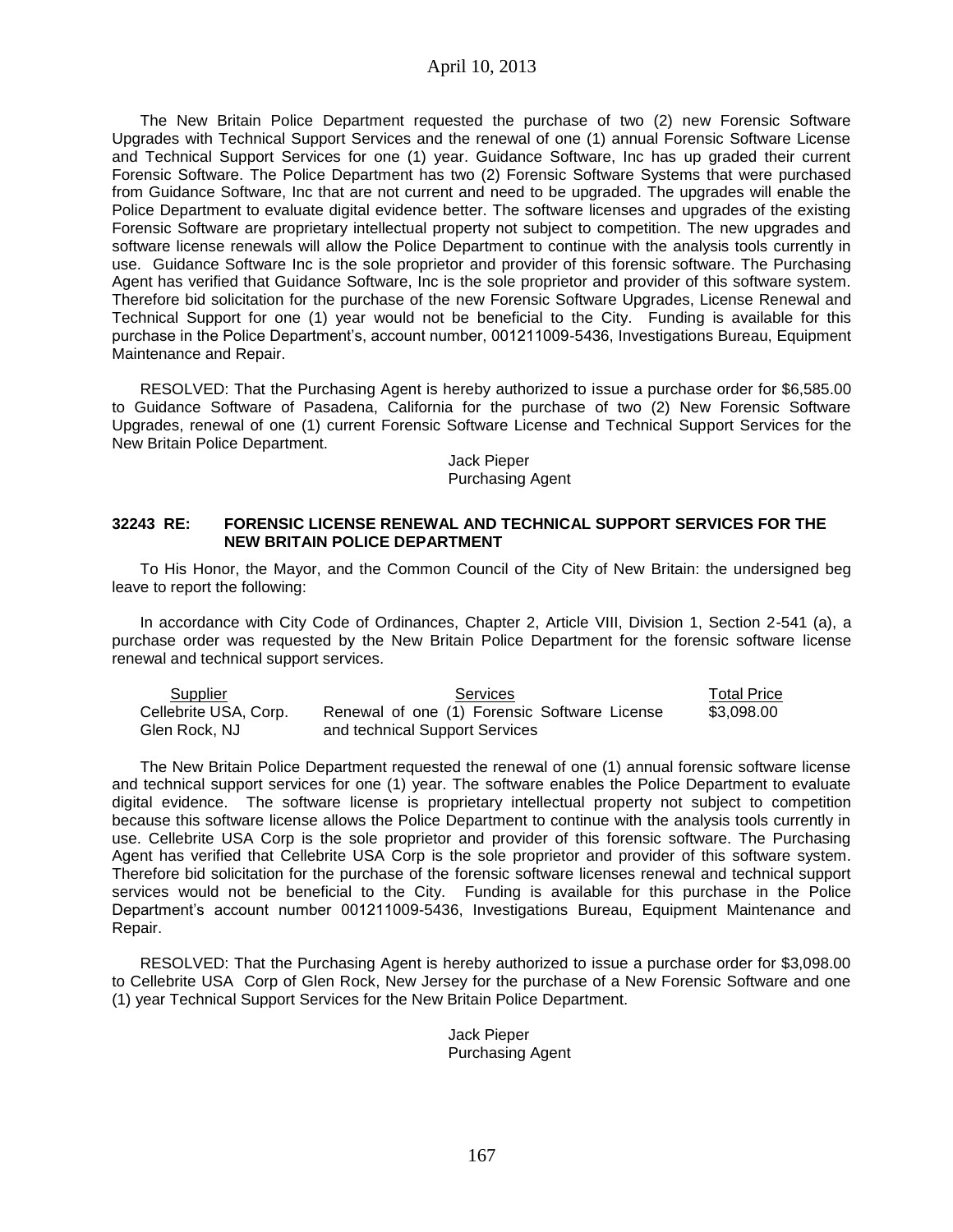## **COMMITTEE ON PLANNING, ZONNG AND HOUSING**

### **32210-1 RE: THE PROPOSED SALE OF 24 WASHINGTON ST. TO DIVERSE REALTY LLC**

To His Honor, the Mayor, and the Common Council of the City of New Britain: the undersigned beg leave to report the following:

The Committee on Planning, Zoning and Housing at a regular meeting and public hearing held on Tuesday evening, April 2, 2013 at 7:00 p.m. in the Council Chambers to which was referred the matter of Item #32210 – Purchase and Sale Agreement with Diverse Realty LLC for 24 Washington Street voted to accept and recommend that the following resolution be referred back to the Council with a favorable recommendation.

> Alderman Roy Centeno Chair

## **NEW BUSINESS RESOLUTIONS**

### **32249 RE: APRIL 2013 DESIGNATED AS "AUTISM AWARENESS MONTH"**

To His Honor, the Mayor, and the Common Council of the City of New Britain: the undersigned beg leave to recommend the adoption of the following:

Whereas; Autism spectrum disorder (ASD) and autism are both general terms for a group of complex disorders of brain development. These disorders are characterized, in varying degrees, by difficulties in social interaction, verbal and nonverbal communication and repetitive behaviors. They include autistic disorder, Rett syndrome, childhood disintegrative disorder, pervasive developmental disorder-not otherwise specified (PDD-NOS) and Asperger syndrome; and

Whereas; did you know the following facts about autism; and

- Autism now affects 1 in 88 children and 1 in 54 boys
- Autism prevalence figures are growing
- Autism is the fastest-growing serious developmental disability in the U.S.
- Autism costs a family \$60,000 a year on average
- Autism receives less than 5% of the research funding of many less prevalent childhood diseases
- Boys are nearly five times more likely than girls to have autism
- There is no medical detection or cure for autism

Whereas; The sixth annual World Autism Awareness Day is April 2, 2013. Every year, autism organizations around the world celebrate the day with unique fundraising and awareness-raising events; and

Whereas; The Autism Society has been celebrating National Autism Awareness Month since the 1970s. The United States recognizes April as a special opportunity for everyone to educate the public about autism and issues within the autism community; NOW, THEREFORE, BE IT

RESOLVED; by the Common Council and Mayor of the City of New Britain, recognize that April is designated as "Autism Awareness Month".

#### Alderman J. Tobias Freeman

Ald. Freeman moved to accept and adopt, seconded by Ald. Bielinski. So voted. Approved April 15, 2013 by Mayor Timothy E. O'Brien.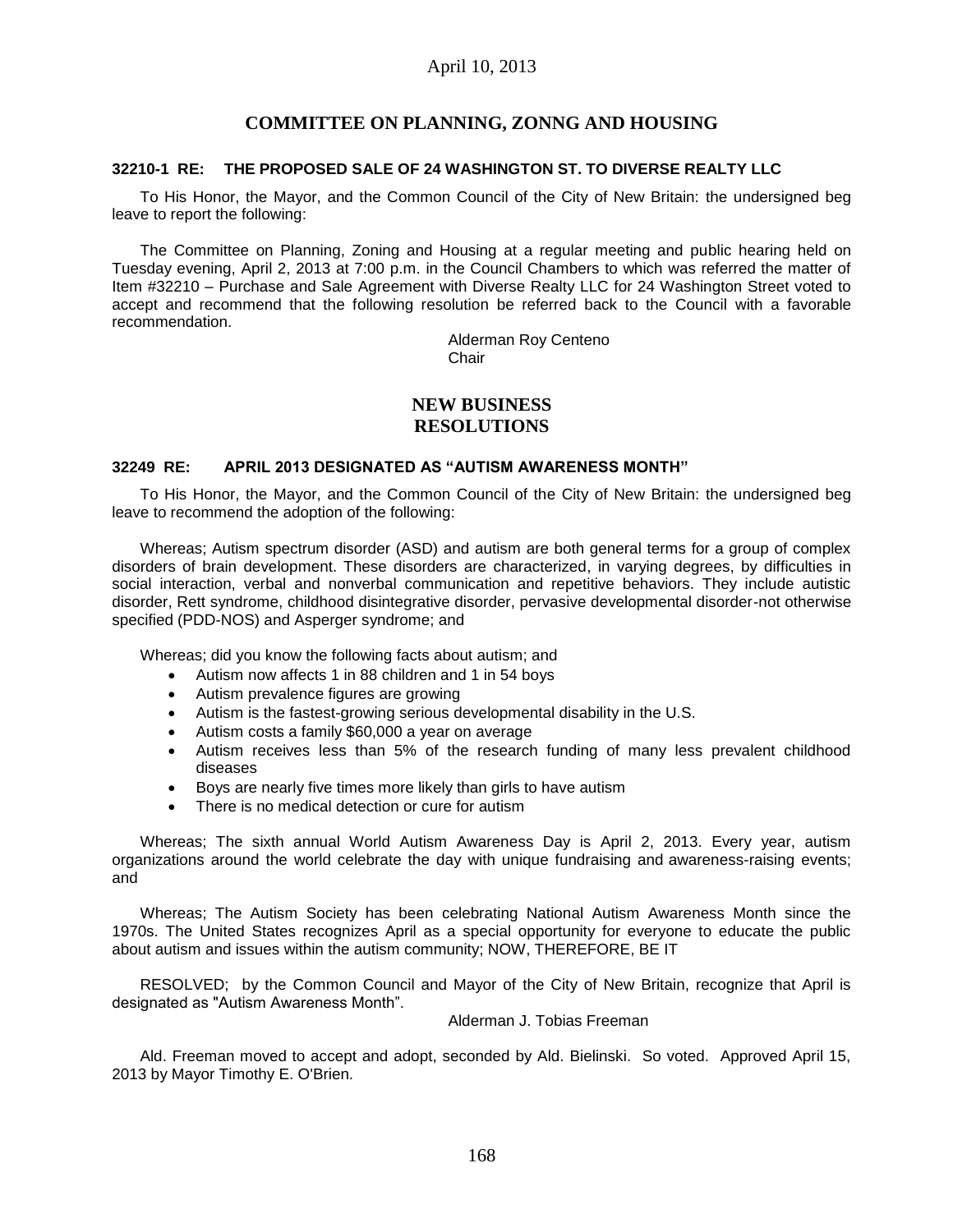### **32253-1 RE: MAYOR'S PROPOSED 2013-2014 BUDGET**

To the Honorable Mayor, an d the Common Council of the City of New Britain; the undersigned beg leave to recommend the adoption of the following:

A Resolution concerning the budget for fiscal year 2014.

Whereas, Mayor Tim O'Brien recommends a budget for the city that does not increase taxes, maintains public services, promotes a good quality of life in our city and invests in quality education; now, therefore, be it

Resolved, by the Common Council of the City of New Britain that there shall be a budget for the City for the Fiscal Year ending on June 30, 2014, and be further

Resolved, that said budget consist of General Fund appropriations and revenues, as follows,

|                                          | Object<br>Code | ECONOMIC<br>AND POLICY<br><b>DEPT</b> | LEGAL<br><b>SERVICE</b><br><b>S DEPT</b> | <b>FINANCIAL</b><br><b>SERVICES</b><br><b>DEPT</b> | <b>PUBLIC SAFETY DEPARTMENT</b> |                                  |                                                                     |             | <b>COMMUNITY</b><br><b>SERVICES</b><br>DEPT | ED-<br><b>UCATION</b><br>DEPT | <b>COMMON</b><br><b>COUNCIL</b> |
|------------------------------------------|----------------|---------------------------------------|------------------------------------------|----------------------------------------------------|---------------------------------|----------------------------------|---------------------------------------------------------------------|-------------|---------------------------------------------|-------------------------------|---------------------------------|
|                                          |                |                                       |                                          |                                                    | <b>FIRE</b><br><b>DIVISION</b>  | <b>POLICE</b><br><b>DIVISION</b> | <b>PUBLIC</b><br><b>SAFETY</b><br><b>TELECOM</b><br><b>DIVISION</b> |             |                                             |                               |                                 |
| FULL TIME SALARIES                       | 5121           | 277,788                               | 1,350,966                                | 2,197,889                                          | 10,790,338                      | 12,049,109                       | 1,254,028                                                           | 8,938,483   | 1,550,075                                   | $\mathsf 0$                   | $\bf 0$                         |
| <b>OVERTIME</b>                          | 5122           | 2,000                                 | 10,500                                   | 11,924                                             | 696,914                         | 998,625                          | 55,000                                                              | 648,660     | 10,628                                      | $\mathsf 0$                   | $\bf 0$                         |
| LONGEVITY                                | 5123           | 1,400                                 | 7,325                                    | 9,915                                              | 35,050                          | 46,000                           | 5,650                                                               | 60,726      | 7,605                                       | $\mathsf 0$                   | $\mathbf 0$                     |
| PART TIME SALARIES                       | 5124           | $\pmb{0}$                             | 45,500                                   | 28,710                                             | $\mathbf 0$                     | 168,000                          | 80,000                                                              | 862,362     | 79,634                                      | $\mathsf 0$                   | 40,415                          |
| TEMPORARY SALARIES                       | 5125           | $\mathbf 0$                           | 0                                        | $\pmb{0}$                                          | $\pmb{0}$                       | $\mathbf 0$                      | $\mathbf 0$                                                         | $\bf 0$     | $\mathbf 0$                                 | $\mathbf 0$                   | $\mathbf 0$                     |
| REIMBURSED OVERTIME                      | 5126           | $\mathbf 0$                           | 0                                        | 0                                                  | $\pmb{0}$                       | 800,000                          | $\pmb{0}$                                                           | $\bf 0$     | $\pmb{0}$                                   | $\mathbf 0$                   | $\bf 0$                         |
| UNIFORMS & CLOTHING                      | 5127           | $\mathbf 0$                           | $\mathbf 0$                              | 0                                                  | 76,550                          | 169,100                          | 0                                                                   | 25,500      | 2,310                                       | $\mathbf 0$                   | $\mathbf 0$                     |
| OTHER COMPENSATION                       | 5128           | $\pmb{0}$                             | 0                                        | 0                                                  | $\mathsf 0$                     | 80,000                           | $\pmb{0}$                                                           | $\mathbf 0$ | $\pmb{0}$                                   | $\mathbf 0$                   | $\mathbf 0$                     |
| ELECTED OFFICIALS                        | 5129           | $\mathbf 0$                           | 0                                        | $\mathbf 0$                                        | $\pmb{0}$                       | $\pmb{0}$                        | $\pmb{0}$                                                           | $\bf 0$     | $\pmb{0}$                                   | $\mathbf 0$                   | 53,500                          |
| PILO/RET INCENTIVE                       | 5131           | $\mathbf 0$                           | $\mathsf 0$                              | 252,652                                            | $\pmb{0}$                       | $\pmb{0}$                        | $\mathbf 0$                                                         | $\bf 0$     | $\mathbf 0$                                 | $\mathbf 0$                   | $\mathbf 0$                     |
| SCHOOL CROSSING<br><b>GUARDS</b>         | 5132           | $\pmb{0}$                             | $\mathsf 0$                              | $\pmb{0}$                                          | $\pmb{0}$                       | $\mathbf 0$                      | $\pmb{0}$                                                           | $\mathbf 0$ | $\pmb{0}$                                   | 469,691                       | $\pmb{0}$                       |
| <b>MERF EMPLOYER</b>                     | 5220           | $\mathbf 0$                           | $\mathsf 0$                              | 5,463,826                                          | $\mathsf 0$                     | $\pmb{0}$                        | $\pmb{0}$                                                           | $\mathbf 0$ | $\mathbf 0$                                 | $\mathbf 0$                   | $\pmb{0}$                       |
| MERF PRIOR BENEFITS                      | 5221           | $\mathbf 0$                           | 0                                        | 31,753                                             | $\pmb{0}$                       | $\mathbf 0$                      | $\pmb{0}$                                                           | $\bf 0$     | $\pmb{0}$                                   | $\mathsf 0$                   | $\mathbf 0$                     |
| MERF ADMIN FEE                           | 5222           | $\pmb{0}$                             | 0                                        | 103,630                                            | $\pmb{0}$                       | $\mathbf 0$                      | $\pmb{0}$                                                           | $\bf 0$     | $\mathbf 0$                                 | $\mathsf 0$                   | $\Omega$                        |
| PENSION POLICE AND<br><b>FIRE</b>        | 5223           | $\mathbf 0$                           | $\mathbf 0$                              | 501,051                                            | $\mathbf 0$                     | $\mathbf 0$                      | $\mathbf 0$                                                         | $\mathbf 0$ | $\mathbf 0$                                 | $\mathbf 0$                   | $\mathbf 0$                     |
| CT CARE                                  | 5224           | $\mathbf 0$                           | $\pmb{0}$                                | $\pmb{0}$                                          | $\mathsf 0$                     | $\pmb{0}$                        | $\pmb{0}$                                                           | $\mathbf 0$ | $\pmb{0}$                                   | $\mathbf 0$                   | $\pmb{0}$                       |
| MM/LIFE INS                              | 5228           | $\mathbf 0$                           | $\mathbf 0$                              | 69,975                                             | $\mathsf 0$                     | $\mathbf 0$                      | $\mathbf 0$                                                         | $\mathbf 0$ | $\mathbf 0$                                 | $\mathbf 0$                   | $\mathbf 0$                     |
| MEDICARE                                 | 5231           | $\mathbf 0$                           | 0                                        | 646,758                                            | $\mathsf 0$                     | $\mathbf 0$                      | $\mathbf 0$                                                         | 0           | $\mathbf 0$                                 | $\mathbf 0$                   | $\Omega$                        |
| <b>FICA</b>                              | 5232           | $\mathbf 0$                           | $\bf 0$                                  | 10,000                                             | $\pmb{0}$                       | $\mathbf 0$                      | 0                                                                   | $\bf 0$     | 0                                           | $\mathsf 0$                   | $\mathbf 0$                     |
| OPEB ARC                                 | 5233           | $\pmb{0}$                             | 0                                        | 599,200                                            | $\pmb{0}$                       | $\mathbf 0$                      | $\mathbf 0$                                                         | $\mathbf 0$ | $\mathbf 0$                                 | $\mathbf 0$                   | $\mathbf 0$                     |
| DEFERRED COMP CITY<br>SHARE              | 5234           | $\pmb{0}$                             | 0                                        | 238,068                                            | $\mathsf 0$                     | $\pmb{0}$                        | $\mathbf 0$                                                         | $\bf 0$     | $\pmb{0}$                                   | $\mathbf 0$                   | $\pmb{0}$                       |
| <b>BENEFIT PAYMENTS</b><br><b>CITY</b>   | 5240           | $\pmb{0}$                             | $\pmb{0}$                                | 138,554                                            | $\pmb{0}$                       | $\pmb{0}$                        | $\pmb{0}$                                                           | $\mathbf 0$ | $\pmb{0}$                                   | $\mathbf 0$                   | $\pmb{0}$                       |
| RETIREMENT/FICA/MERF                     | 5250           | $\pmb{0}$                             | $\mathbf 0$                              | 0                                                  | $\mathbf 0$                     | 150,000                          | $\mathbf 0$                                                         | $\bf 0$     | $\pmb{0}$                                   | $\mathsf 0$                   | $\pmb{0}$                       |
| <b>LEASE PURCHASE</b><br><b>PAYMENTS</b> | 5259           | $\pmb{0}$                             | 0                                        | 11,814                                             | $\pmb{0}$                       | $\mathbf 0$                      | $\pmb{0}$                                                           | $\bf 0$     | $\pmb{0}$                                   | $\mathsf 0$                   | $\mathbf 0$                     |
| UNEMPLOYMENT COMP                        | 5260           | $\pmb{0}$                             | $\mathsf 0$                              | 149,825                                            | $\pmb{0}$                       | $\pmb{0}$                        | $\pmb{0}$                                                           | $\mathbf 0$ | $\pmb{0}$                                   | $\mathbf 0$                   | $\pmb{0}$                       |
| PROFESSIONAL<br><b>SERVICES</b>          | 5331           | $\pmb{0}$                             | 183,100                                  | 179,650                                            | $\pmb{0}$                       | 750                              | $\pmb{0}$                                                           | 81,399      | 200                                         | 150,000                       | $\mathbf 0$                     |
| <b>LEGAL SERVICES</b>                    | 5332           | $\pmb{0}$                             | 150,000                                  | $\pmb{0}$                                          | $\pmb{0}$                       | $\pmb{0}$                        | $\pmb{0}$                                                           | $\pmb{0}$   | $\pmb{0}$                                   | $\mathbf 0$                   | $\pmb{0}$                       |
| <b>LEGAL JUDGEMENTS</b>                  | 5333           | $\mathbf 0$                           | 200,000                                  | $\mathbf 0$                                        | $\mathbf 0$                     | $\mathbf 0$                      | $\mathbf 0$                                                         | $\mathbf 0$ | $\mathbf 0$                                 | $\mathbf 0$                   | $\mathbf 0$                     |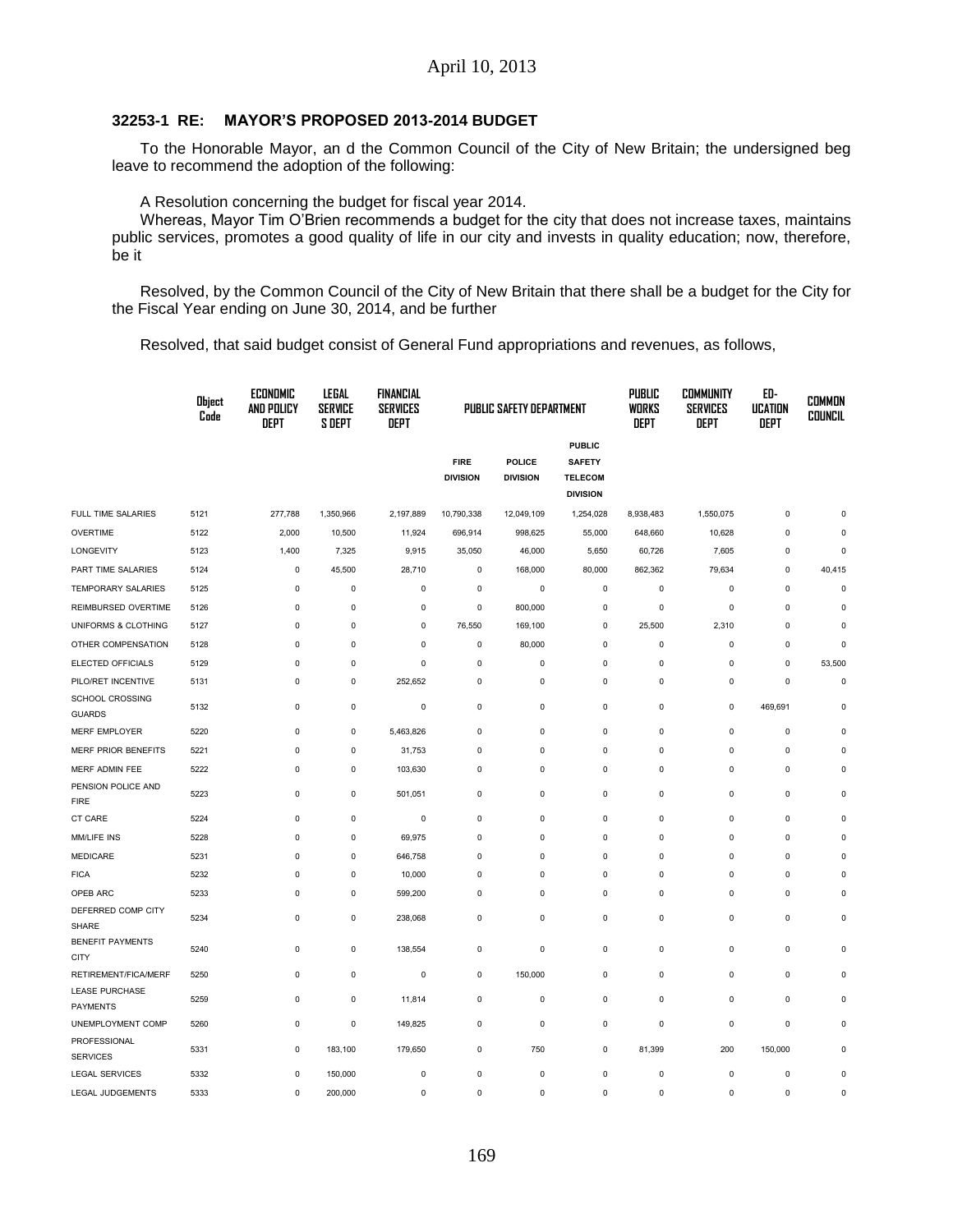| EMPLOYEE PHYSICALS                            | 5334 | 0           | 5,000               | 0         | 30,000      | 16,600      | 0           | 0           | 0           | 0           | 0           |
|-----------------------------------------------|------|-------------|---------------------|-----------|-------------|-------------|-------------|-------------|-------------|-------------|-------------|
| <b>INVESTIGATION</b><br><b>EXPENSE</b>        | 5335 | 0           | 0                   | 0         | 0           | 54,000      | 0           | 0           | 0           | 0           | $\pmb{0}$   |
| OTHER PURCHASE SVCS                           | 5336 | 0           | 11,500              | 52,617    | 30,000      | 50,240      | 0           | 23,000      | 14,500      | 0           | $\pmb{0}$   |
| TRAINING/CONFERENCE<br>S                      | 5337 | 0           | 0                   | 0         | 58,500      | 135,000     | 8,250       | 4,250       | 650         | 0           | 0           |
| <b>TEST FEES</b>                              | 5338 | 0           | 5,000               | 0         | 0           | $\mathbf 0$ | 0           | $\pmb{0}$   | $\pmb{0}$   | $\pmb{0}$   | $\bf 0$     |
| COMMUNITY<br>DEVELOPMENT                      | 5339 | 47,000      | 0                   | 0         | 0           | $\mathbf 0$ | 0           | $\pmb{0}$   | $\mathbf 0$ | 0           | 0           |
| LEGISLATIVE SUPPORT                           | 5340 | 0           | 50,000              | 0         | 0           | 0           | 0           | 0           | 0           | 0           | $\bf 0$     |
| <b>ECONOMIC</b><br>DEVELOPMENT                | 5342 | 109,283     | $\pmb{0}$           | $\pmb{0}$ | $\pmb{0}$   | $\mathbf 0$ | 0           | $\pmb{0}$   | 0           | $\pmb{0}$   | $\pmb{0}$   |
| <b>INSTALLATION AND</b>                       | 5343 | 0           | 0                   | 0         | 0           | 0           | 0           | 10,000      | 0           | 0           | $\bf 0$     |
| <b>REPAIR</b>                                 |      |             |                     |           |             |             |             |             |             |             |             |
| <b>LABOR NEGOTIATOR</b>                       | 5344 | $\pmb{0}$   | $\mathbf 0$         | $\pmb{0}$ | $\pmb{0}$   | $\mathbf 0$ | 0           | $\pmb{0}$   | $\pmb{0}$   | $\pmb{0}$   | $\bf 0$     |
| DATA PROCESSING                               | 5352 | 0           | $\pmb{0}$           | 83,789    | $\pmb{0}$   | $\pmb{0}$   | 0           | 5,000       | 500         | $\pmb{0}$   | $\bf 0$     |
| <b>TELEPHONE</b>                              | 5410 | $\pmb{0}$   | $\pmb{0}$           | $\pmb{0}$ | $\pmb{0}$   | $\pmb{0}$   | 0           | 75,000      | $\pmb{0}$   | $\pmb{0}$   | $\bf 0$     |
| WATER/SEWER<br>CHARGES                        | 5411 | 0           | $\mathbf 0$         | 0         | 8,650       | $\mathbf 0$ | 0           | 183,917     | 1,300       | 0           | 0           |
| <b>TELECOMMUNICATIONS</b>                     | 5412 | 2,000       | 11,070              | 20,000    | 8,900       | 48,130      | 140,000     | 37,370      | 10,800      | 0           | $\bf 0$     |
| RUBBISH REMOVAL                               | 5421 | 0           | 0                   | 0         | 0           | 0           | 0           | 1,846,080   | 0           | 0           | 0           |
| <b>FLUORESCENT</b><br><b>DISPOSAL</b>         | 5425 | $\pmb{0}$   | $\pmb{0}$           | $\pmb{0}$ | $\pmb{0}$   | $\mathbf 0$ | 0           | 500         | $\pmb{0}$   | $\pmb{0}$   | $\pmb{0}$   |
| DISPOSAL TIP FEES                             | 5428 | 0           | 0                   | 0         | 0           | 0           | 0           | 2,956,662   | $\pmb{0}$   | 0           | 0           |
| MAINTENANCE<br>CONTRACTS                      | 5434 | 0           | 0                   | 175,000   | 0           | 0           | 135,000     | 2,200       | 400         | 0           | $\bf 0$     |
| <b>BLDG GROUNDS MAINT</b><br>& REPAIRS        | 5435 | 0           | $\pmb{0}$           | 0         | 31,500      | $\pmb{0}$   | 0           | 254,500     | 15,000      | 0           | 0           |
| <b>EQUIPMENT MAINT &amp;</b><br><b>REPAIR</b> | 5436 | 200         | 14,000              | 48,550    | 30,000      | 62,600      | 8,000       | 83,484      | 9,250       | $\pmb{0}$   | 400         |
| RANGE REPAIRS                                 | 5437 | 0           | $\pmb{0}$           | 0         | 0           | 3,000       | 0           | 0           | $\pmb{0}$   | 0           | 0           |
| RENTALS/SUPPLIES<br><b>EQUIP</b>              | 5440 | 0           | 80,691              | 15,400    | 10,000      | 1,500       | 0           | 94,291      | 800         | 0           | $\bf 0$     |
| <b>AUTO INSURANCE</b>                         | 5520 | $\pmb{0}$   | $\mathbf 0$         | 300,000   | $\pmb{0}$   | $\pmb{0}$   | 0           | $\pmb{0}$   | $\pmb{0}$   | $\pmb{0}$   | $\bf 0$     |
| <b>BONDS - EMPLOYEES</b>                      | 5521 | $\pmb{0}$   | $\mathbf 0$         | 1,000     | 0           | $\pmb{0}$   | 0           | $\pmb{0}$   | $\pmb{0}$   | $\pmb{0}$   | $\bf 0$     |
| FIRE EXT COVERAGE                             | 5522 | 0           | 0                   | 400,000   | 0           | 0           | 0           | 0           | $\mathsf 0$ | $\pmb{0}$   | $\bf 0$     |
| ATHLETIC ACCIDENT                             | 5523 | 0           | 0                   | 25,000    | 0           | 0           | 0           | 0           | 0           | 0           | $\bf 0$     |
| <b>EXCESS WC</b>                              | 5524 | 0           | $\mathsf 0$         | 125,000   | 0           | 0           | 0           | 0           | $\pmb{0}$   | $\pmb{0}$   | $\bf 0$     |
| FORECLOSED<br><b>PROPERTIES</b>               | 5525 | 0           | 15,000              | 18,000    | 0           | 0           | 0           | 0           | 0           | 0           | 0           |
| DAMAGE CLAIMS                                 | 5526 | 0           | 200,000             | 0         | 0           | 0           | 0           | 0           | 0           | 0           | $\pmb{0}$   |
| <b>ADVERTISING</b>                            | 5540 | 6,725       | 11,500              | 11,659    |             | 1,900       |             | 10,650      | 1,600       |             | 4,585       |
| PRINTING AND<br><b>ADVERTISING</b>            | 5550 | $\mathsf 0$ | $\pmb{0}$           | $\pmb{0}$ | $\pmb{0}$   | $\pmb{0}$   | $\pmb{0}$   | 4,000       | $\pmb{0}$   | $\mathsf 0$ | $\pmb{0}$   |
| POSTAGE, COPIES &<br><b>SCANS</b>             | 5610 | 1,500       | 26,375              | 56,500    | 1,510       | 4,500       | 800         | 15,670      | 10,750      | $\mathsf 0$ | 500         |
| OFFICE SUPPLIES                               | 5611 | 500         | 10,000              | 15,850    | 2,700       | 10,000      | 1,000       | 8,100       | 4,900       | $\mathsf 0$ | 400         |
| PRISONER SUPPLIES                             | 5612 | $\mathbf 0$ | $\mathsf 0$         | 0         | $\mathsf 0$ | 12,000      | $\pmb{0}$   | $\pmb{0}$   | 0           | $\mathsf 0$ | $\mathbf 0$ |
| <b>ARMORY ISSUE</b>                           | 5613 | $\mathbf 0$ | 0                   | 0         | $\pmb{0}$   | 5,000       | 0           | $\mathsf 0$ | 0           | $\mathsf 0$ | 0           |
| <b>SUPPLIES</b>                               |      |             |                     |           |             |             |             |             |             |             |             |
| <b>AMMUNITION &amp;</b><br><b>EXPLOSIVES</b>  | 5614 | $\mathbf 0$ | $\mathsf 0$         | 0         | $\pmb{0}$   | 83,131      | $\pmb{0}$   | $\mathsf 0$ | $\mathsf 0$ | $\mathsf 0$ | 0           |
| <b>INDOOR RANGE</b><br><b>SUPPLIES</b>        | 5615 | 0           | $\pmb{0}$           | 0         | $\mathsf 0$ | 3,000       | 0           | $\pmb{0}$   | 0           | $\mathsf 0$ | $\bf 0$     |
| HEAT AND GAS                                  | 5621 | $\mathbf 0$ | $\mathsf{O}\xspace$ | $\pmb{0}$ | 60,000      | $\mathbf 0$ | $\mathbf 0$ | 193,400     | 27,500      | $\mathsf 0$ | $\mathsf 0$ |
| <b>ELECTRICITY</b>                            | 5622 | $\mathbf 0$ | $\pmb{0}$           | 0         | 72,000      | $\mathsf 0$ | 0           | 1,771,250   | 32,000      | $\pmb{0}$   | $\bf 0$     |
| MOTOR FUEL/OIL                                | 5624 | $\mathbf 0$ | $\mathbf 0$         | $\pmb{0}$ | 3,500       | $\mathbf 0$ | 0           | 817,000     | 0           | $\mathsf 0$ | $\mathbf 0$ |
| PRISONER MEALS                                | 5630 | $\mathbf 0$ | $\mathsf 0$         | $\pmb{0}$ | $\pmb{0}$   | 12,000      | 0           | 0           | $\pmb{0}$   | $\mathsf 0$ | $\pmb{0}$   |
| <b>TECHNICAL</b><br><b>PUBLICATIONS</b>       | 5645 | 0           | 9,500               | 2,000     | $\pmb{0}$   | $\mathsf 0$ | 0           | 100         | 500         | 0           | 0           |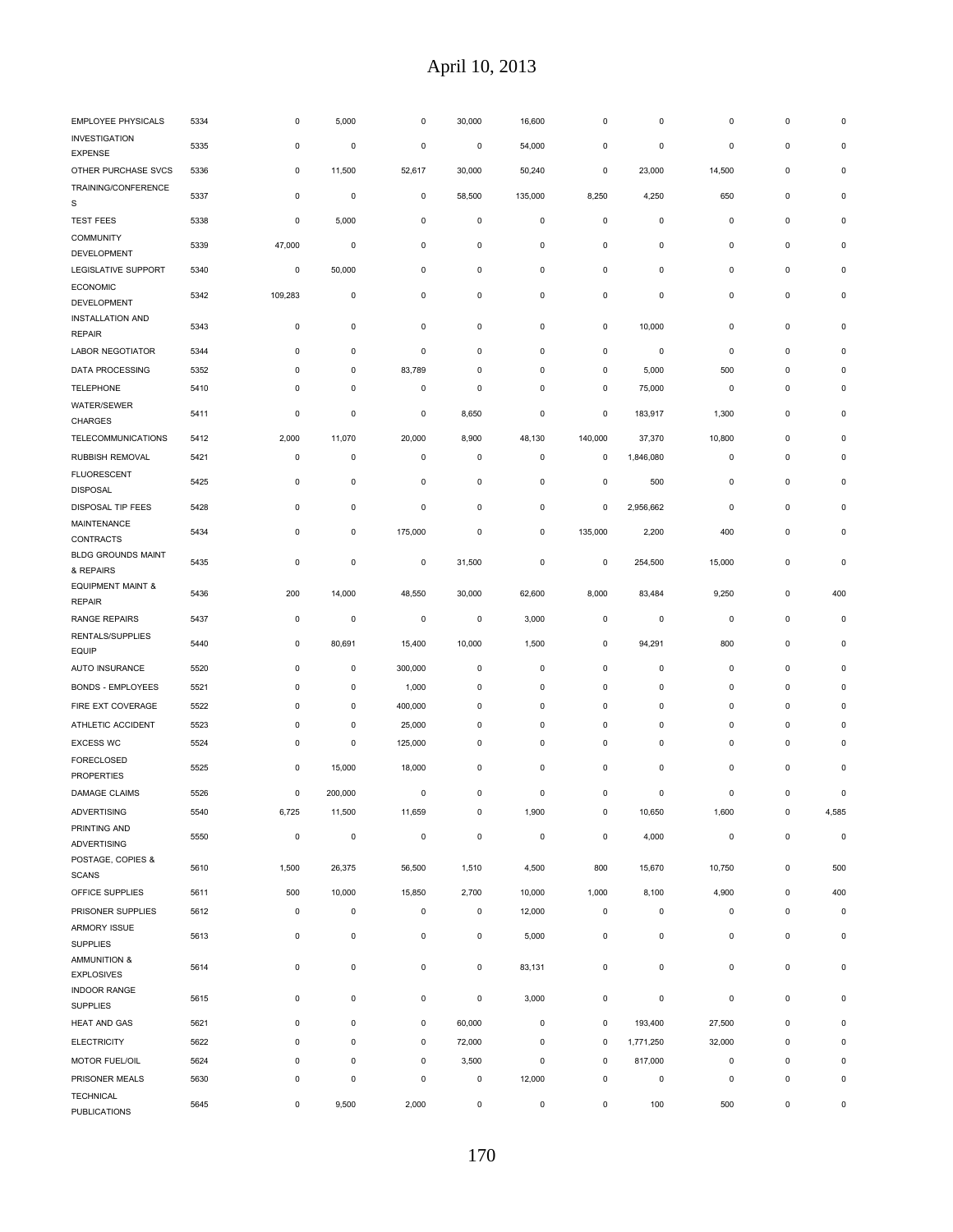| TEXTBOOK LOAN PROG                      | 5646 | 0           | $\pmb{0}$   | $\bf 0$     | 0            | $\pmb{0}$   | 0           | $\pmb{0}$   | 0           | 30,000       | $\Omega$    |
|-----------------------------------------|------|-------------|-------------|-------------|--------------|-------------|-------------|-------------|-------------|--------------|-------------|
| PROGRAM SUPPLIES                        | 5652 | 0           | $\pmb{0}$   | $\pmb{0}$   | $\pmb{0}$    | $\pmb{0}$   | 0           | 50,000      | $\pmb{0}$   | $\mathsf 0$  | $\mathbf 0$ |
| OPERATING MATERIAL &<br><b>SUPPLIES</b> | 5659 | 0           | $\pmb{0}$   | 9,850       | 92,500       | 44,375      | 3,000       | 660,589     | 13,500      | $\mathsf 0$  | $\pmb{0}$   |
| VEHICLE DAMAGE & EQ<br><b>SUPPLIES</b>  | 5660 | 0           | $\mathsf 0$ | $\pmb{0}$   | 70,000       | $\mathbf 0$ | $\pmb{0}$   | 441,000     | $\pmb{0}$   | $\mathsf 0$  | $\pmb{0}$   |
| ELECTION SUPPLIES                       | 5663 | 0           | 12,000      | $\pmb{0}$   | $\pmb{0}$    | $\pmb{0}$   | 0           | $\pmb{0}$   | $\pmb{0}$   | $\mathsf 0$  | $\Omega$    |
| PRISONER CARE                           | 5664 | 0           | $\pmb{0}$   | 0           | 0            | 1,500       | $\pmb{0}$   | 0           | 0           | 0            | $\mathbf 0$ |
| LAND ACQUISITION AND                    |      |             |             |             |              |             |             |             |             |              |             |
| <b>IMPROVEME</b>                        | 5710 | 0           | $\pmb{0}$   | 0           | 0            | $\pmb{0}$   | 0           | $\pmb{0}$   | 0           | 0            | $\mathbf 0$ |
| OTHER MISC EQUIP                        | 5740 | 0           | $\pmb{0}$   | $\pmb{0}$   | 0            | $\pmb{0}$   | 2,500       | $\pmb{0}$   | $\pmb{0}$   | $\mathsf 0$  | $\pmb{0}$   |
| <b>BAND CONCERTS</b>                    | 5801 | 12,000      | $\pmb{0}$   | 0           | $\pmb{0}$    | $\pmb{0}$   | $\pmb{0}$   | $\pmb{0}$   | $\bf 0$     | $\pmb{0}$    | $\mathbf 0$ |
| <b>FAGAN LEAGUE</b>                     | 5802 | 4,000       | $\pmb{0}$   | $\pmb{0}$   | $\pmb{0}$    | $\mathbf 0$ | $\pmb{0}$   | $\pmb{0}$   | $\pmb{0}$   | $\mathsf 0$  | $\pmb{0}$   |
| NEW BRITAIN LITTLE                      | 5803 | 4,000       | 0           | 0           | 0            | 0           | 0           | 0           | 0           | 0            | $\mathbf 0$ |
| LEAGUE                                  |      |             |             |             |              |             |             |             |             |              |             |
| NBHS GRADUATION                         | 5804 | 3,500       | 0           | 0           | 0            | 0           | 0           | 0           | 0           | 0            | $\mathbf 0$ |
| FALL BASEBALL LEAGUE                    | 5805 | 4,000       | $\pmb{0}$   | 0           | 0            | 0           | 0           | $\pmb{0}$   | 0           | 0            | $\Omega$    |
| NB GIRLS SUMMER<br>SOFTBALL             | 5806 | 2,800       | 0           | $\pmb{0}$   | 0            | $\mathbf 0$ | 0           | $\pmb{0}$   | $\pmb{0}$   | $\mathsf 0$  | $\pmb{0}$   |
| <b>JULY 4 FIREWORKS</b>                 | 5807 | 25,000      | 0           | 0           | 0            | 0           | 0           | 0           | 0           | 0            | $\mathbf 0$ |
| YOUTH SOCCER LEAGUE                     | 5808 | 3,200       | 0           | 0           | 0            | 0           | 0           | 0           | 0           | 0            | $\Omega$    |
| AMER LEGION BASEBALL                    | 5809 | 2,880       | 0           | 0           | 0            | 0           | 0           | 0           | 0           | 0            | $\mathbf 0$ |
| DUES / FEES /<br>MEMBERSHIPS            | 5810 | 200         | 4,700       | 8,200       | 3,000        | 2,500       | 0           | 9,550       | 5,325       | 0            | 0           |
| <b>GRANTS &amp;</b>                     | 5811 | 28,379      | 30,927      | 0           | 0            | 44,000      | 57,925      | 4,000       | 3,592,108   | 0            | $\mathbf 0$ |
| <b>CONTRIBUTIONS</b>                    |      |             |             |             |              |             |             |             |             |              |             |
| <b>VITAL STATISTICS</b>                 | 5816 | 0           | 200         | 0           | 0            | 0           | 0           | 0           | 0           | 0            | $\mathbf 0$ |
| MICROFILMING                            | 5817 | 0           | 900         | 0           | 0            | 0           | 0           | $\pmb{0}$   | 0           | 0            | $\Omega$    |
| ORDINANCE<br>CODIFICATION               | 5819 | 0           | 2,000       | $\pmb{0}$   | 0            | $\mathbf 0$ | 0           | $\pmb{0}$   | $\pmb{0}$   | $\mathsf 0$  | $\pmb{0}$   |
| RELOCATION COSTS                        | 5822 | 0           | $\pmb{0}$   | 0           | 0            | 0           | 0           | 0           | 5,000       | 0            | $\mathbf 0$ |
| ABANDONED MV STATE                      | 5824 | 0           | 0           | 0           | 0            | 1,000       | 0           | 0           | 0           | 0            | $\mathbf 0$ |
| FIRE PREVENTION                         | 5825 | 0           | 0           | 0           | 4,000        | 0           | 0           | 0           | 0           | 0            | $\mathbf 0$ |
| PERMITS/LICENSES                        | 5829 | 0           | $\pmb{0}$   | 0           | $\pmb{0}$    | $\mathbf 0$ | 0           | 3,500       | 0           | 0            | $\mathbf 0$ |
| SPECIAL EVENTS                          | 5830 | 0           | $\pmb{0}$   | 0           | 0            | 0           | 0           | 15,000      | 0           | 0            | $\mathbf 0$ |
| SCHOOL TRANS -<br>PAROCHIAL             | 5831 | 0           | $\pmb{0}$   | 0           | 0            | 0           | 0           | 0           | 0           | 559,020      | $\mathbf 0$ |
| <b>PROGRAMS</b>                         | 5835 | 0           | $\pmb{0}$   | 0           | $\pmb{0}$    | $\pmb{0}$   | 0           | 95,000      | $\pmb{0}$   | $\mathsf 0$  | $\pmb{0}$   |
| SNACK BAR                               | 5836 | 0           | $\pmb{0}$   | $\pmb{0}$   | $\pmb{0}$    | $\mathbf 0$ | 0           | $\pmb{0}$   | $\pmb{0}$   | 0            | $\pmb{0}$   |
| CONTRACTOR<br><b>EXPENDITURES</b>       | 5855 | 4,000       | $\bf 0$     | 0           | 0            | $\pmb{0}$   | 0           | $\mathbf 0$ | $\bf 0$     | 0            | 0           |
| PENSION OBLIGATION<br><b>BONDS</b>      | 5859 | 0           | 0           | 9,752,992   | 0            | $\mathbf 0$ | $\pmb{0}$   | $\pmb{0}$   | 0           | $\mathsf 0$  | $\pmb{0}$   |
| REFUNDING BONDS                         | 5860 | 0           | $\mathbf 0$ | 2,939,472   | $\mathsf 0$  | $\mathbf 0$ | $\pmb{0}$   | $\pmb{0}$   | $\mathbf 0$ | $\mathsf 0$  | $\pmb{0}$   |
| <b>BOND REGISTRATION</b>                | 5861 | $\pmb{0}$   | $\mathsf 0$ | 274,350     | 0            | $\mathbf 0$ | $\pmb{0}$   | $\mathsf 0$ | $\pmb{0}$   | $\mathsf 0$  | $\pmb{0}$   |
| FEE<br>DEBT SERVICE -                   | 5868 | $\mathbf 0$ | $\mathbf 0$ | 4,327,580   | $\mathsf 0$  | $\mathbf 0$ | $\mathbf 0$ | $\mathsf 0$ | $\mathbf 0$ | $\mathsf 0$  | $\pmb{0}$   |
| SCHOOL BONDS<br>DEBT SERVICE PUBLIC     | 5869 | 0           | 0           | 13,618,429  | 0            | $\mathbf 0$ | $\pmb{0}$   | $\mathbf 0$ | 0           | $\mathsf 0$  | $\pmb{0}$   |
| <b>IMP BONDS</b><br>FUND BALANCE        | 5870 | 0           | $\mathsf 0$ | $\mathsf 0$ | $\mathbf 0$  | $\mathbf 0$ | $\pmb{0}$   | $\mathsf 0$ | $\pmb{0}$   | $\mathsf 0$  | $\pmb{0}$   |
| MAINTENANCE                             |      |             |             |             |              |             |             |             |             |              |             |
| CONTINGENCY                             | 5871 | $\pmb{0}$   | $\mathsf 0$ | 1,840,602   | $\mathsf 0$  | $\mathbf 0$ | $\pmb{0}$   | $\mathbf 0$ | $\pmb{0}$   | $\mathsf 0$  | $\pmb{0}$   |
| <b>REFUNDS</b>                          | 5872 | 0           | $\mathsf 0$ | 222,241     | 0            | $\mathbf 0$ | $\pmb{0}$   | $\mathbf 0$ | 1,000       | $\mathsf 0$  | $\pmb{0}$   |
| AUDIT & ACCOUNTING<br><b>FEES</b>       | 5875 | 0           | $\mathsf 0$ | 165,000     | $\mathsf 0$  | $\mathbf 0$ | $\pmb{0}$   | $\pmb{0}$   | 0           | $\mathsf 0$  | $\pmb{0}$   |
| ADMINISTRATIVE                          | 5876 | 23,000      | $\mathsf 0$ | 0           | $\mathsf 0$  | $\mathbf 0$ | $\pmb{0}$   | $\mathbf 0$ | 0           | $\mathsf 0$  | $\pmb{0}$   |
| OVERHEAD                                |      |             |             |             |              |             |             |             |             |              |             |
| ADMINISTRATIVE                          | 5877 | 187,000     | 0           | 0           | $\mathsf{O}$ | $\mathbf 0$ | $\pmb{0}$   | $\mathsf 0$ | 0           | $\mathsf{O}$ | $\mathsf 0$ |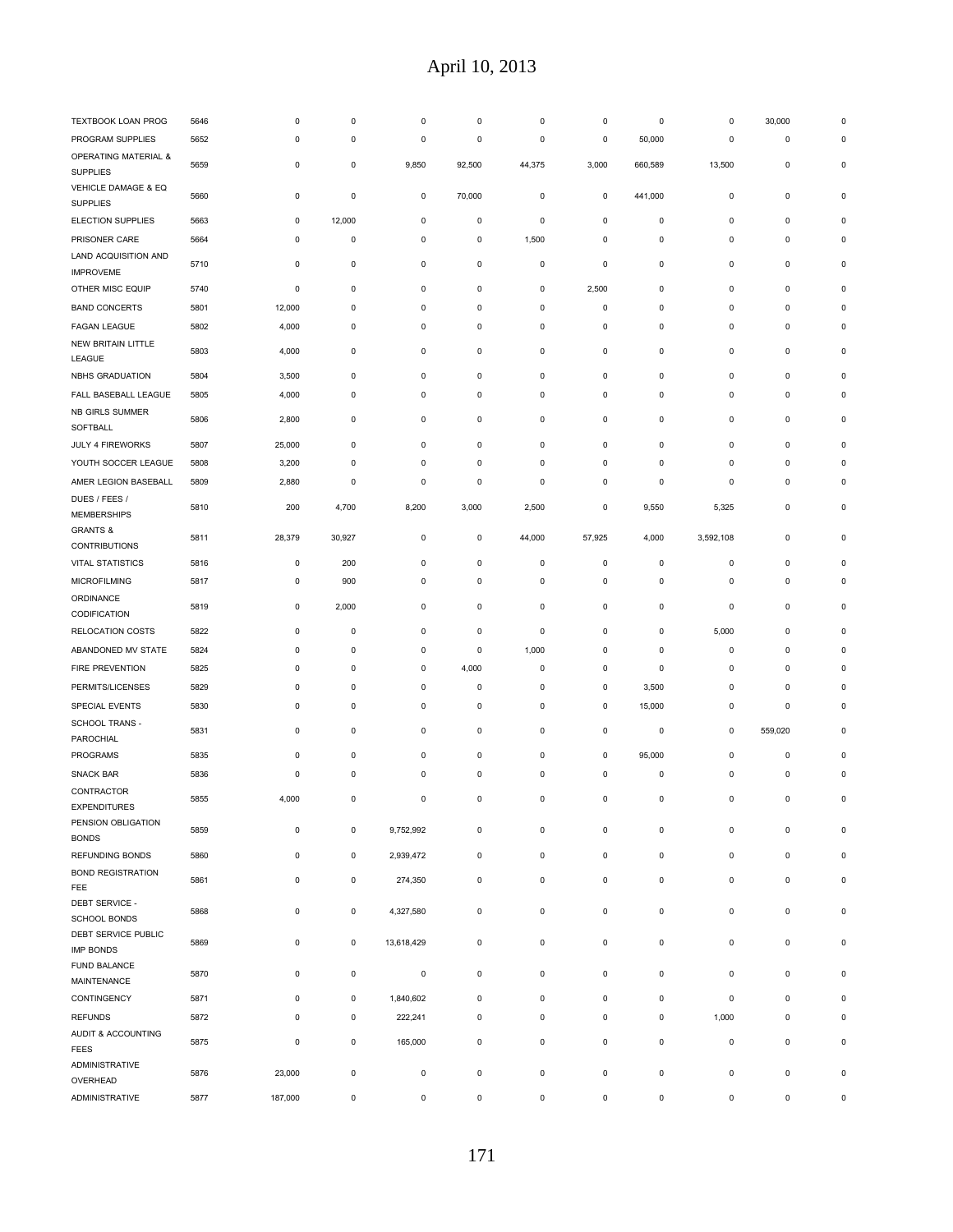| <b>BAN PAYDOWN</b>                             | 5880 | 0           | 0           | $\mathbf 0$ | 0          | 0           | 0         | 0            | 0           | 0                   | 0           |
|------------------------------------------------|------|-------------|-------------|-------------|------------|-------------|-----------|--------------|-------------|---------------------|-------------|
| <b>GOVERNMENT</b><br><b>EFFICIENCY</b>         | 5887 | $\mathbf 0$ | 0           | $\mathbf 0$ | 0          | $\mathbf 0$ | 0         | $\mathsf 0$  | $\pmb{0}$   | $\mathbf 0$         | $\mathbf 0$ |
| <b>VETERAN'S DAY</b>                           | 5891 | 900         | 0           | 0           | 0          | 0           | 0         | 0            | 0           | $\mathbf 0$         | 0           |
| <b>MISCELLANEOUS</b>                           | 5897 | 0           | $\mathbf 0$ | 300         | 0          | $\mathbf 0$ | 0         | $\mathbf 0$  | 100         | $\mathbf 0$         | $\mathbf 0$ |
| VOCATIONAL<br><b>EDUCATION</b>                 | 5898 | $\mathbf 0$ | 0           | 0           | 0          | 0           | 0         | $\mathsf 0$  | $\mathbf 0$ | 500,000             | $\mathsf 0$ |
| <b>BOE APPROPRIATION</b><br><b>ROLLUP</b>      | 5899 | $\mathbf 0$ | 0           | 0           | 0          | 0           | 0         | $\mathsf 0$  | $\mathbf 0$ | 123,200,0<br>$00\,$ | 0           |
| OTHER FUNDS                                    | 7010 | 0           | 0           | 12,000      | 0          | 0           | 0         | $\mathsf 0$  | 265,849     | $\mathsf 0$         | 0           |
| <b>DOG FUND</b>                                | 7205 | $\mathbf 0$ | 0           | $\mathsf 0$ | 0          | 129,764     | 0         | $\mathbf 0$  | $\pmb{0}$   | $\mathbf 0$         | $\mathsf 0$ |
| MEDICAL SELF<br><b>INSURANCE FUND</b>          | 7702 | $\mathbf 0$ | 0           | 8,928,944   | 0          | 0           | 0         | $\mathsf 0$  | 0           | $\mathsf 0$         | $\mathbf 0$ |
| WORKS COMP FUND                                | 7703 | $\mathbf 0$ | 0           | 588,337     | 0          | 0           | 0         | $\mathsf{O}$ | $\pmb{0}$   | $\mathsf 0$         | $\mathsf 0$ |
| <b>GENERAL LIABILITY INS</b><br><b>FUND</b>    | 7704 | $\mathbf 0$ | 0           | 69,000      | 0          | 0           | 0         | $\mathbf 0$  | $\pmb{0}$   | $\mathbf 0$         | $\mathsf 0$ |
| PD PENSION FUND                                | 7801 | $\mathbf 0$ | 0           | 1,053,665   | 0          | 0           | 0         | $\mathsf 0$  | $\mathbf 0$ | $\mathsf 0$         | $\mathbf 0$ |
| FIRE PENSION FUND                              | 7803 | $\mathbf 0$ | 0           | 531,432     | 0          | 0           | 0         | $\mathbf 0$  | $\pmb{0}$   | $\mathbf 0$         | $\mathsf 0$ |
| <b>DEPARTMENT/DIVISION</b><br><b>EXP TOTAL</b> |      | 753,255     | 2,447,754   | 56,337,953  | 12,115,612 | 15,187,324  | 1,751,153 | 20,292,193   | 5,663,784   | 124,908,711         | 99,800      |
| <b>REVENUE SOURCES:</b>                        |      |             |             |             |            |             |           |              |             |                     |             |
| <b>Current Year taxes</b>                      |      | 103,261,310 |             |             |            |             |           |              |             |                     |             |

| <b>State &amp; Federal Grants</b> | 91.328.132  |
|-----------------------------------|-------------|
| Other local & misc. rev.          | 44.968.097  |
| <b>Total Revenue</b>              | 239.557.539 |

## And, be it further

Resolved, that \$18,000,000 in city bonding be committed toward the services of the Board of Education to bring resources made available to the city's schools of

| <b>BOARD OF EDUCATION FUNDING:</b> |             |
|------------------------------------|-------------|
| FY13 BOE rollup                    | 118,560,557 |
| FY14 BOE rollup increase           | 4.639.443   |
| FY14 BOE capital                   | 18,000,000  |
| FY14 City Education total          | 141.200.000 |
| <b>Education Increase</b>          | 22.639.443  |
| Amount greater than BOE request    | 2.512.660   |

#### And, be it further

Resolved, that \$2,850,000 of the Community Services Department Grants and Contributions line item shall be earmarked for the New Britain Public Library and \$360,000 of said line item shall be ear marked or the New Britain Youth Museum, and be it further

Resolved, that the city mill rate for said Fiscal Year, keeping the level of taxes at no increase, shall be 44.12, and be it further

Resolved, that the budgets of the following special funds shall be as follows for said Fiscal Year,

| <b>FUND</b>                | <b>REVENUE</b> | <b>EXPENDITURES</b> |
|----------------------------|----------------|---------------------|
| <b>Stanley Golf Course</b> | \$2,036,630    | \$2,036,630         |
| Chesley Park Cell Tower    | \$25,000       | \$25,000            |
| <b>Fairview Cemetery</b>   | \$533,116      | \$533,116           |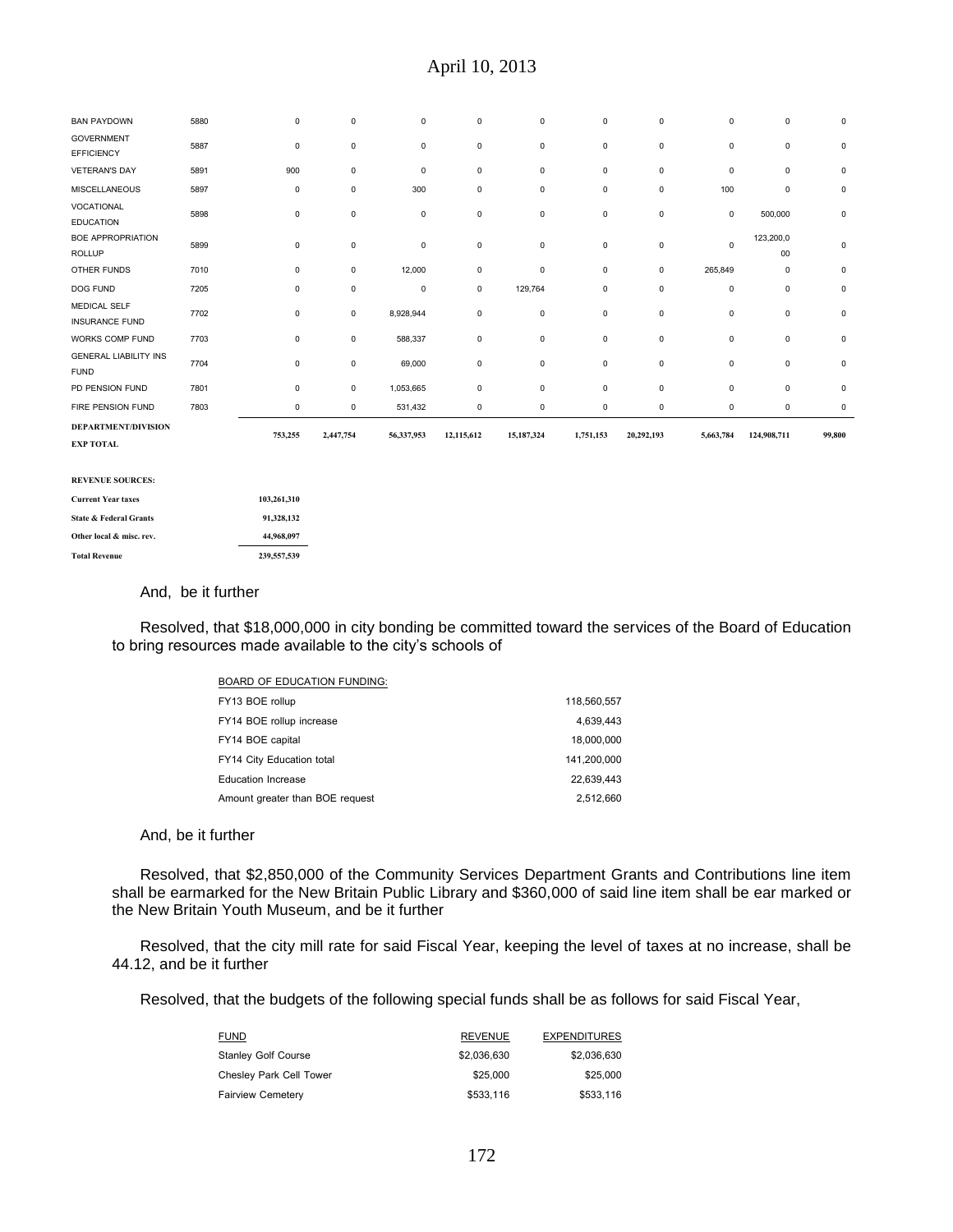| Dog Fund                    | \$172,564    | \$172,564    |
|-----------------------------|--------------|--------------|
| Sewer                       | \$8,176,442  | \$8,176,442  |
| Youth Service Bureau        | \$340,338    | \$340,338    |
| Donations                   | \$60,000     | \$60,000     |
| <b>Terrific Toys</b>        | \$15,800     | \$15,800     |
| Medical Self Insurance      | \$35,413,947 | \$35,413,947 |
| <b>Workers Compensation</b> | \$2,561.673  | \$2,561,673  |
| <b>General Liability</b>    | \$174,750    | \$174,750    |
| Water                       | \$12,433,013 | \$12,433,013 |

And be it further

Resolved, that the attached Capital Improvement Plan and Capital Equipment Plan be adopted.

#### President Pro-Tempore Michael Trueworthy

Ald. Trueworthy moved to accept and refer to the Committee on Administration, Finance and Law, the Committee on Planning, Zoning and Housing, and the Consolidated Committee, seconded by Ald. Bielinski. So voted. Approved April 15, 2013 by Mayor Timothy E. O'Brien.

## **RESOLUTIONS RETURNED FROM COMMITTEE**

### **32210-2 RE: THE SALE OF 24 WASHINGTON STREET TO DIVERSE REALTY LLC FOR NOT LESS THAN \$20,000.00**

To His Honor, the Mayor, and the Common Council of the City of New Britain: the undersigned beg leave to recommend the adoption of the following:

Resolution Summary: PURPOSE. To convey a City of New Britain owned property for economic development.

WHEREAS, The City of New Britain is committed to business development and the economic revitalization of downtown New Britain; and

WHEREAS, The City of New Britain currently owns property known as the Hatch Building located at 24 Washington Street which has been vacant for a number of years; and

WHEREAS, Diverse Realty LLC has offered to purchase the property for \$20,000.00 for economic development; and

WHEREAS, Diverse Realty LLC will agree to a clause that the property will automatically revert back to the City of New Britain if it does not obtain a Certificate of Occupancy within one year of the date of purchase; and

WHEREAS, it is in the best interests of the City of New Britain to have this property developed and added to the grand list; now, therefore, be it

RESOLVED, That Timothy E. O'Brien, Jr., Mayor, be and is hereby authorized to negotiate and execute on behalf of the City of New Britain a Purchase and Sales Agreement with Diverse Realty LLC for property known as 24 Washington Street and to execute any and all documents necessary for the conveyance of said property in accordance with the terms of said agreement at a sale price of not less than Twenty Thousand Dollars (\$20,000.00).

Alderman Michael Trueworthy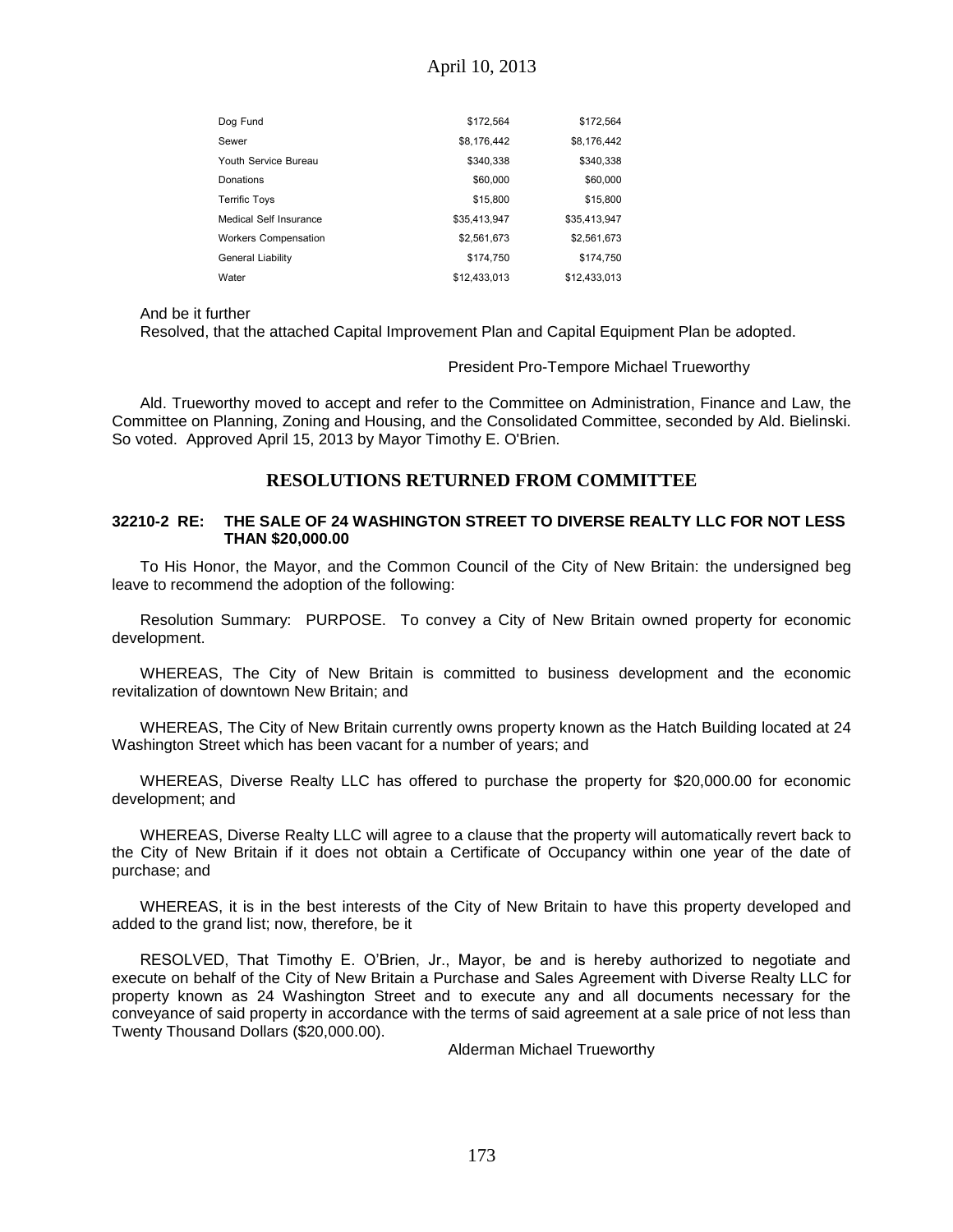Ald. Trueworthy moved to accept and recommit to the Planning, Zoning and Housing Committee, seconded by Ald. Bielinski. So voted. Approved April 15, 2013 by Mayor Timothy E. O'Brien.

## **NEW BUSINESS RESOLUTIONS**

### **32244 RE: ADDITIONAL FUNDING FOR COST OF LIVING ADJUSTMENT (COLA) IN THE AMOUNT OF \$65.00**

To His Honor, the Mayor, and the Common Council of the City of New Britain: the undersigned beg leave to recommend the adoption of the following:

Program Objective: minimizing the risk of spreading sexually transmitted diseases through awareness, identification, treatment and intervention. Grant funded personnel perform services within the Health Department and throughout the City of New Britain in order to promulgate the program plan. The initial year of grant funding was July 1980.

Local Program Operation Department: Health, under the supervision of the Director.

Resolution Purpose: to provide notification that the State Department of Public Health has awarded us additional funding for Cost of Living Adjustment (COLA) for the period of 1/1/13- 6/30/13 in the amount of \$65, and to approve receipt of funding.

WHEREAS, the control of sexually transmitted diseases remains a core public health function in the City of New Britain and

WHEREAS; the New Britain Board of Health runs a Sexual Health Center which has conducted prevention and control programs for sexually transmitted diseases (STDs) for many years, and

WHEREAS; the State Department of Public Health has notified the City that funding comprised of State and Federal funds, is being provided at \$13,157 for fiscal year 2012-2013 due to this new arrangement THEREFORE BE IT

RESOLVED, that The Mayor be authorized to sign any necessary and appropriate agreements in order to secure the use of such funds for said program and BE IT FURTHER

RESOLVED, that the Special Revenue Fund, STD Control Program #2013-0004, be amended at this time for the purpose of recording all income and expenditure activity and reflect an authorized expenditure budget of \$13,157 and an anticipated income from the State of Connecticut of \$13,157 for fiscal year 07/01/012 through 06/30/13.

| Revenues:<br>280522126-4222 | FY 2012/13<br>St of CT    | S. | 13,157.00 |
|-----------------------------|---------------------------|----|-----------|
|                             |                           |    |           |
| Expenditures:               |                           |    |           |
| 280522126-5124              | <b>P/T Salaries</b>       | \$ | 12,363.00 |
| 280522126-5231              | Medicare                  | \$ | 174.00    |
| 280522126-5876              | Administration            | \$ | 500.00    |
| 280522126-5810              | Fees & Membership         | \$ | 120.00    |
|                             | <b>Total Expenditures</b> | S  | 13,157.00 |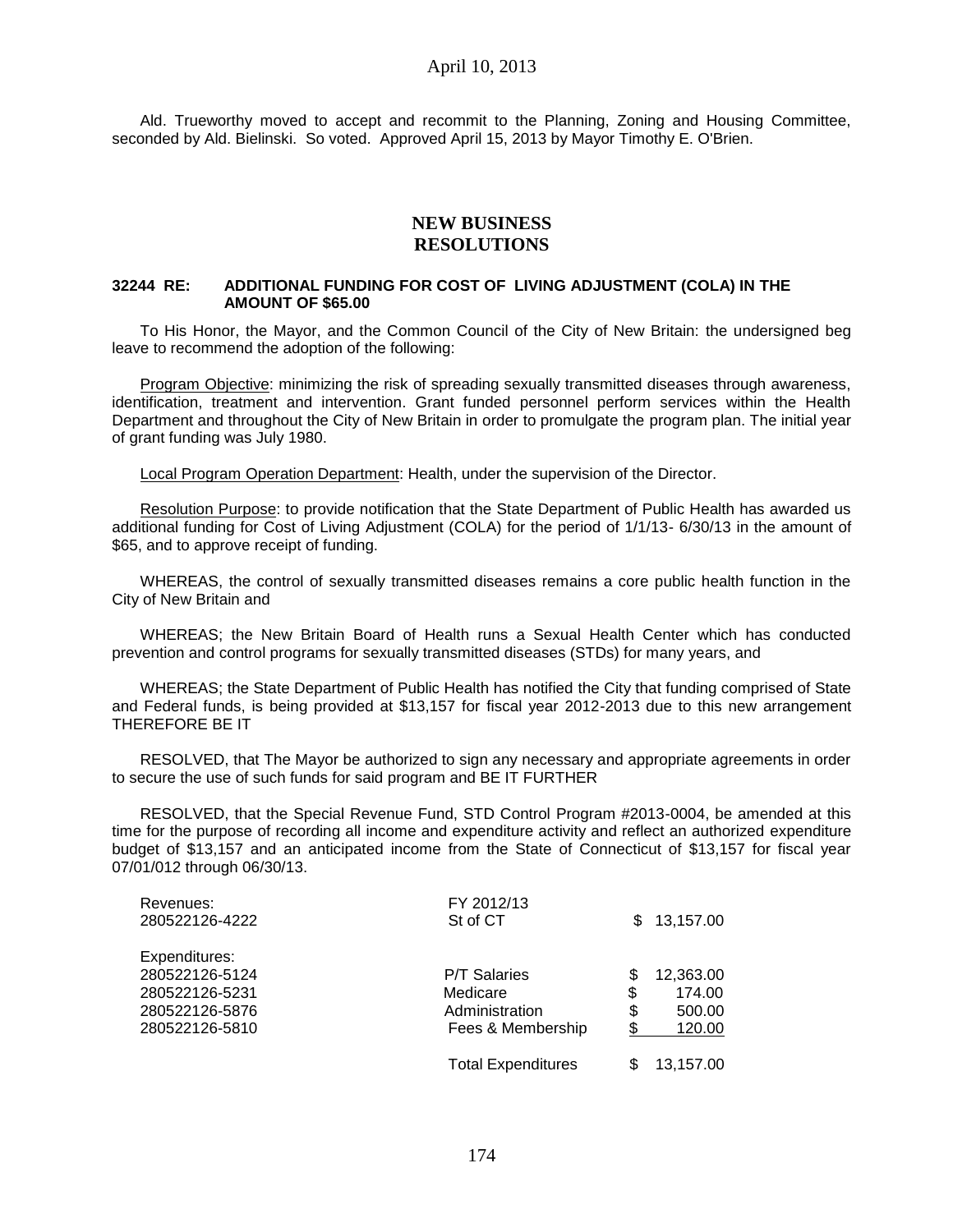Alderman Adam Platosz Alderman David DeFronzo

Ald. Defronzo moved to accept and adopt, seconded by Ald. Platosz. So voted. Approved April 15, 2013 by Mayor Timothy E. O'Brien.

#### **32245 RE: BUDGET TRANSFER - POLICE DEPT. - \$200,000.00**

To His Honor, the Mayor, and the Common Council of the City of New Britain: the undersigned beg leave to recommend the adoption of the following:

WHEREAS, the New Britain Police Department is charged to protect and preserve life, safeguard property, enforce laws, and provide public safety services in a lawful, professional and humane manner, with respect for the dignity of all citizens, and

WHEREAS, a budget transfer within the Police budget is requested to cover current shortages in several overtime accounts, and

WHEREAS, there are sufficient budgeted funds available for transfer within the Police Department's annual budget, THEREFORE BE IT

RESOLVED, by the Common Council of the City of New Britain, that a budget transfer of \$200,000 be made within the Police Department budget to provide for overtime and repair funds as outlined below:

Transfer from the following accounts:

| 0011211005-5121 | Patrol - Full Time Salaries          | \$136,000 |
|-----------------|--------------------------------------|-----------|
| 0011211021-5121 | Downtown Patrol - Full Time Salaries | \$64,000  |
|                 | Total                                | \$200.000 |

| Transfer to the following accounts: |                                       |           |
|-------------------------------------|---------------------------------------|-----------|
| 0011211004-5122                     | Uniform Traffic - Overtime            | \$35,000  |
| 0011211009-5122                     | <b>Investigations Bureau-Overtime</b> | \$42,000  |
| 0011211010-5122                     | Youth Services-Overtime               | \$20,000  |
| 0011211011-5122                     | <b>Special Services-Overtime</b>      | \$10,000  |
| 0011211012-5122                     | <b>Community Service-Overtime</b>     | \$36,000  |
| 0011211013-5122                     | Evidence-Overtime                     | \$26,000  |
| 0011211017-5122                     | <b>Police Records Division</b>        | \$9,000   |
| 0011211020-5436                     | Police Fleet-Equipment Maint & Repair | \$10,000  |
| 0011211025-5122                     | Crime Lab-Overtime                    | \$12,000  |
|                                     | Total                                 | \$200,000 |
|                                     |                                       |           |
|                                     |                                       |           |

Ald. Suzanne Bielinski - Police Liaison Ald. Carlo Carlozzi, Jr. - Police Liaison Ald. Roy Centeno - Police Liaison Ald. Lawrence Hermanowski- Police Liaison Ald. Wilfredo Pabon - Police Liaison Ald. Emmanuel Sanchez - Police Liaison

Ald. Bielinski moved to accept and adopt, seconded by Ald. Pabon. So voted. Approved April 15, 2013 by Mayor Timothy E. O'Brien.

## **32246 RE: STATE DEPT. OF PUBLIC HEALTH GRANT FUNDING - \$56,954**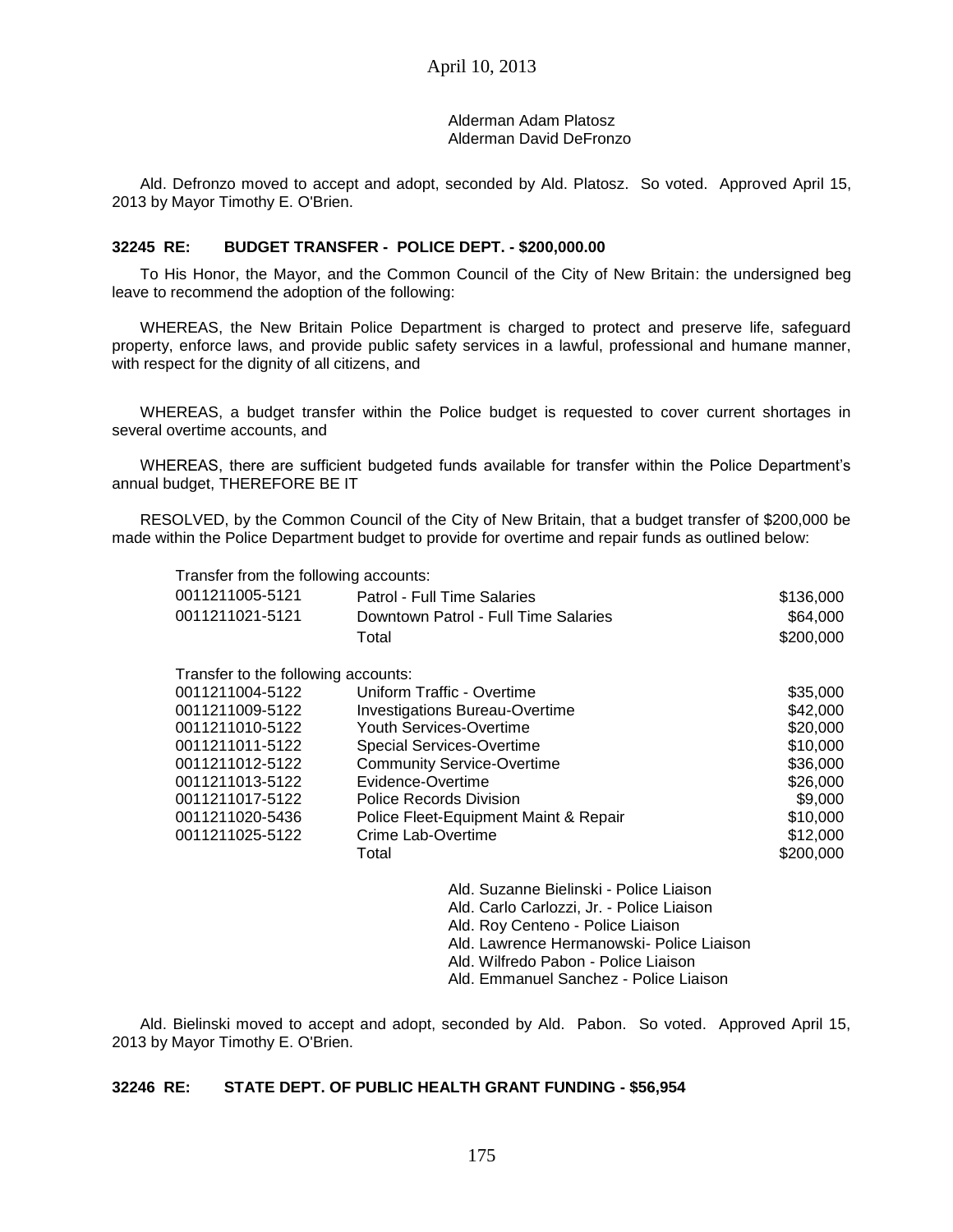To His Honor, the Mayor, and the Common Council of the City of New Britain: the undersigned beg leave to recommend the adoption of the following:

Program Objective: to upgrade New Britain's preparedness for response to Bioterrorism (BT), other outbreaks of infectious disease and other public health emergencies. To have the infrastructure in place to perform mass vaccinations/dispensing for the entire population of the city. To prevent or minimize the effects of a public health emergency on the people of the City of New Britain.

Local Program Operation Department: Health, under the supervision of the Director.

Resolution Purpose: To transfer budgeted money between line items to match State Department of Health Grant Award Budget Revisions for the period 8/10/12 through 06/30/13.

WHEREAS; the State Department of Public Health has notified the City that funding has been awarded in the amount of \$56,954 for the period 8/10/12 through 6/30/13.THEREFORE, BE IT

RESOLVED, that budgeted monies be transferred as follows:

#### Public Health Preparedness (1)

| Account #                  | Description                   | Current<br><b>Budget</b> | Increase/<br>Decrease | <b>Revised Budget</b> |
|----------------------------|-------------------------------|--------------------------|-----------------------|-----------------------|
| Revenue:<br>245522130-4222 | State of CT - BT              | \$56,954                 | \$0                   | \$56,954              |
| Expenditures:              |                               |                          |                       |                       |
| 245522130-5121             | <b>Salaries</b>               | \$5,570                  | \$1,959               | \$7,529               |
| 245522130-5231             | <b>Fringe Benefits</b>        | \$4,594                  | (\$1,959)             | \$2,635               |
| 245522130-5876             | Administration                | \$1,250                  | \$0                   | \$1,250               |
| 245522130-5611             | <b>Office Supplies</b>        | \$0                      | \$0                   | \$0                   |
| 245522130-5337             | Training & Education / Drills | \$1,400                  | \$0                   | \$1,400               |
| 245522130-5331             | <b>Professional Services</b>  | \$44,140                 | \$0                   | \$44,140              |
|                            | <b>Total Expenditures</b>     | \$56,954                 | \$0                   | \$56,954              |

Alderman Adam Platosz Alderman David DeFronzo

Ald. Platosz moved to accept and adopt, seconded by Ald. DeFronzo. So voted. Approved April 15, 2013 by Mayor Timothy E. O'Brien.

### **32247 RE: STATE DEPT. OF EDUCATION AFTER SCHOOL PROGRAM GRANT**

To His Honor, the Mayor, and the Common Council of the City of New Britain: the undersigned beg leave to recommend the adoption of the following:

#### Resolution Summary

Program Objective: This State Department of Education After School Grant provides comprehensive after school programming at two elementary schools (Gaffney and Jefferson Elementary School). Students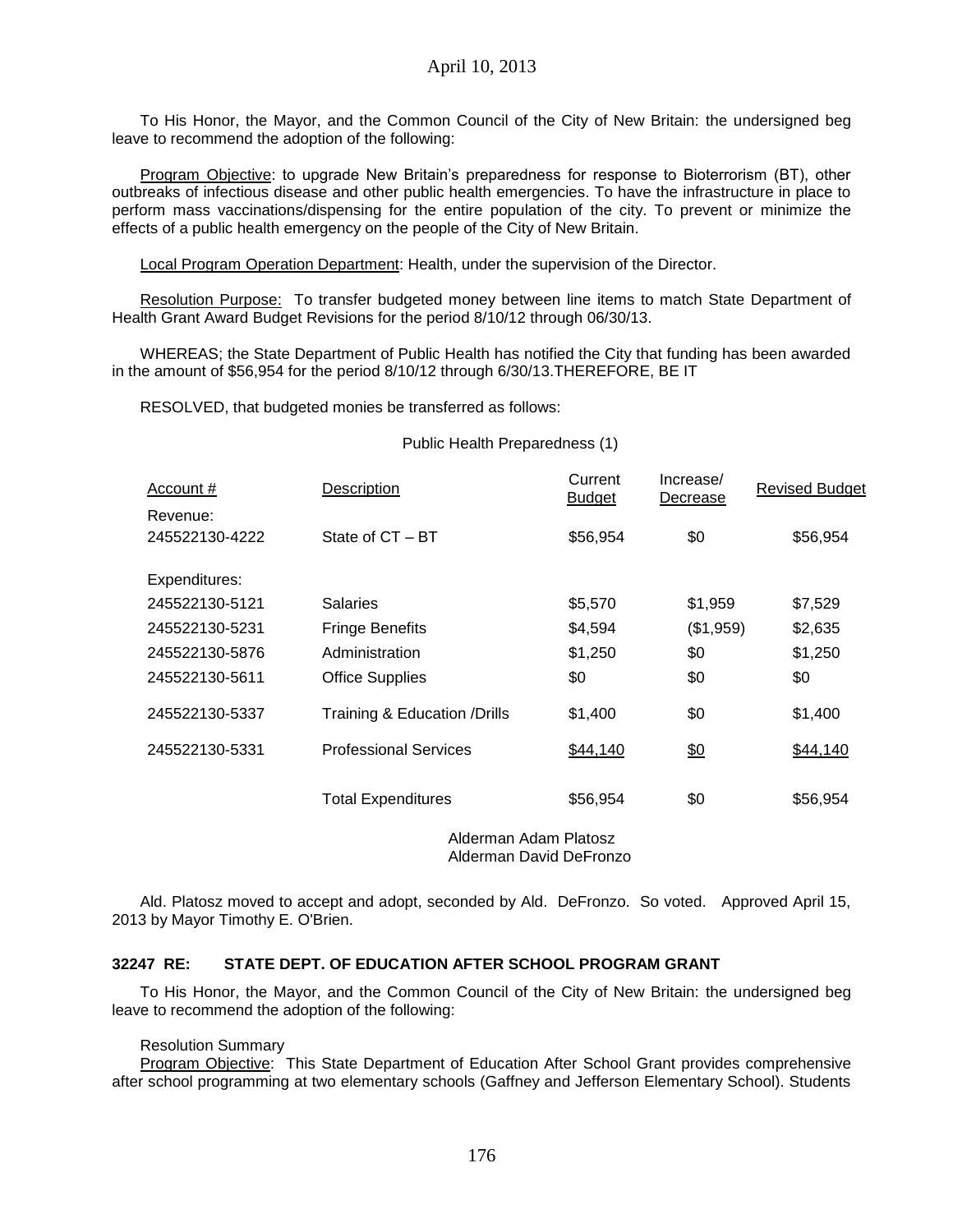in grades three through five are targeted to attend the after school program from 3:30 to 5:45 p.m. The three major components of the after school program are academics, wellness, and parent involvement.

Initial Year of Grant Funding: July 1, 2011

Local Program Operation Department: Recreation Division, Public Works, under the supervision of the Superintendent of Recreation.

Resolution Purpose: The State Department of Education has reduced the grant award for this particular After School Grant to the amount of \$111,689 for the second year of a two year grant down from the original entitlement of \$125,339 for FY 2013. The Recreation Division is respectfully requesting that the Finance Department amend expenditures and revenue accounts.

WHEREAS, the City, through its Recreation Division, has received a State Department of Education After School Grant for elementary school after school programs for a two year grant period, this being the second year. Funding has been granted for this program that will provide services such as individualized tutoring, service learning opportunities, recreational activities, and mentoring to city youth in a youth center environment, and

WHEREAS, the state will provide the \$111,689 and the city will not be required to provide a cash match, and

WHEREAS, the State Department of Education After School Grant monies will pay for all program costs including personnel and administrative costs associated with the proposed programming strategy for the period of July 1, 2012, through June 30, 2013, and therefore, be it

RESOLVED, that the budgeted grant amount be amended in the City's special revenue fund account structure below.

|                              |                                   | Current       | Increase  | Revised       |
|------------------------------|-----------------------------------|---------------|-----------|---------------|
| Account #                    | <b>Description</b>                | <b>Budget</b> | /Decrease | <b>Budget</b> |
| 237420127-4222               | Revenue - State of CT             | 125,339       | (13, 650) | 111,689       |
|                              |                                   |               |           |               |
| 237420127-5121               | <b>Salaries</b>                   | 52,000        | (2, 381)  | 49,619        |
| 237420127-5124               | <b>Part-time Salaries</b>         | 48,704        | (7, 141)  | 41,563        |
| 237420127-5220               | <b>MERF</b>                       | 4,940         | 0         | 4,940         |
| 237420127-5290               | Worker's Comp                     | 156           | 0         | 156           |
| 237420127-5228               | Health/Life Insurance             | 3,525         | 0         | 3,525         |
| 237420127-5231               | Medicare                          | 754           | (34)      | 720           |
| 237420127-5352               | Data Processing                   | 250           | (250)     | 0             |
| 237420127-5412               | Telecommunications                | 1,000         | (250)     | 750           |
| 237420127-5611               | <b>Office Supplies</b>            | 250           | (120)     | 130           |
| 237420127-5659               | <b>Supplies</b>                   | 2,165         | (279)     | 1,886         |
| 237420127-5540               | Advertising and Printing          | 50            | 0         | 50            |
| 237420127-5440               | Rental and Leasing of<br>Property | 10,775        | (2,795)   | 7,980         |
| 237420127-5436               | <b>Equipment Maintenance</b>      | 20            | 0         | 20            |
| 237420127-5810               | Fees, Memberships,<br>Conferences | 750           | (400)     | 350           |
| Total<br><b>Expenditures</b> |                                   | 125,339       | (13,650)  | 111,689       |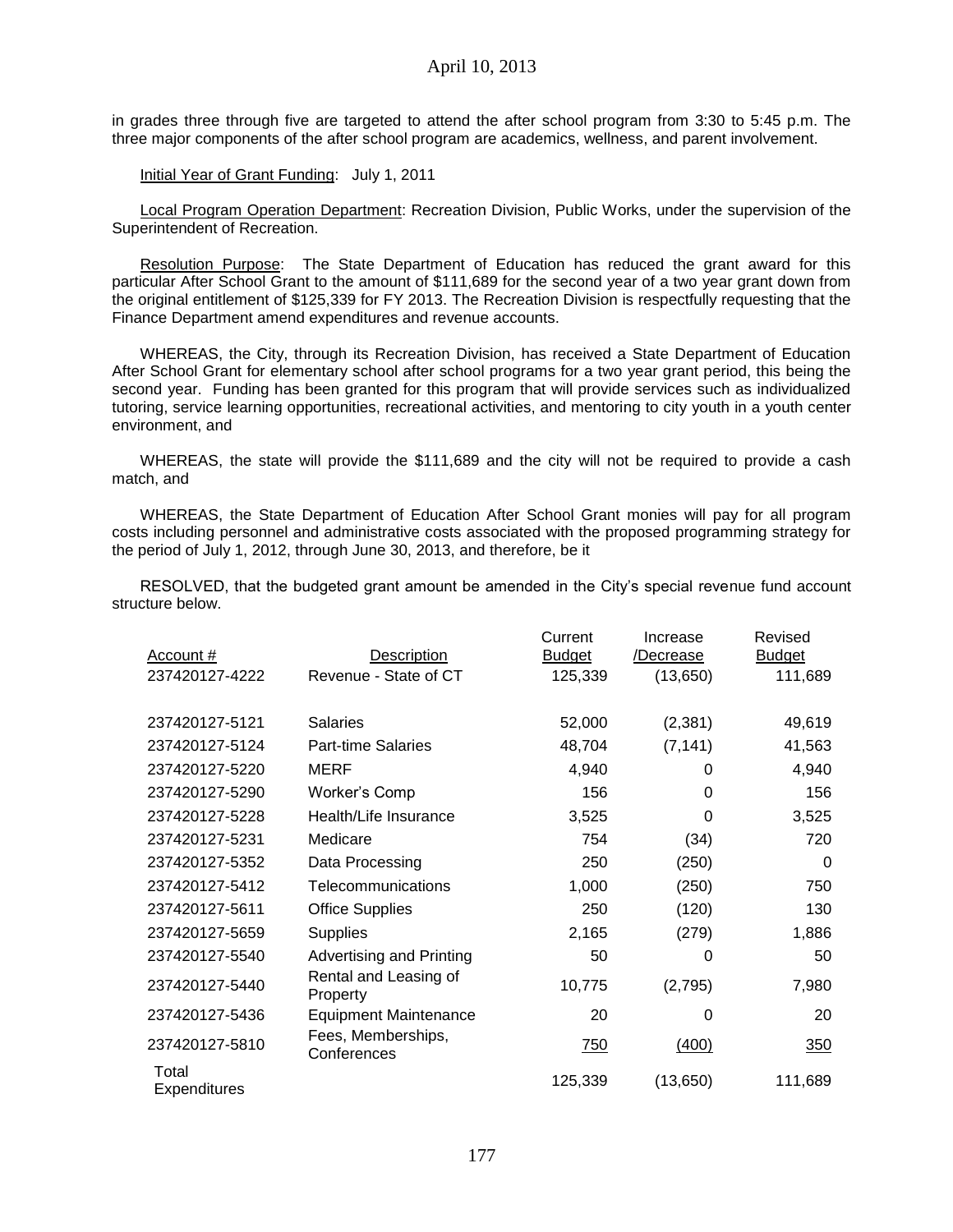Alderwoman Shirley Black Alderwoman Eva Magnuszewski Alderman David DeFronzo Alderman Emmanuel Sanchez Alderman Rha-Sheen Brown Alderman Jamie Giantonio

Ald. Black moved to accept and adopt, seconded by Ald. Magnuszewski. So voted. Approved April 15, 2013 by Mayor Timothy E. O'Brien.

### **32248 RE: DONATIONS ACCOUNT BUDGET AMENDMENT – PARKS & RECREATION DEPT.**

To His Honor, the Mayor, and the Common Council of the City of New Britain: The undersigned beg leave to recommend the adoption of the following:

Resolution Summary: PURPOSE: To amend the expenditure and revenue accounts for the Parks and Recreation Division's Donations Account. The Parks and Recreation Division often receives financial donations from individuals, organizations, businesses, civic groups, trust funds, etc. These generous contributions often are donated for very specific projects and/or programs that can run over multiple fiscal years. There are also instances in which the donator does not give an exact purpose for the contribution but leaves that decision to Parks and Recreation administrators. The Parks and Recreation Division also coordinates fund raisers in which money raised is divided up amongst several organizations. This account allows the Division to disperse these funds in the manner in which they were intended.

Whereas, The Darius Miller Trust Fund was set up to allow the City to use the interest of said fund to make improvements to Walnut Hill Park and the Darius Miller Band Shell, and

Whereas, these trust fund interest payouts are deposited into the Parks and Recreation Division's donations account to perform said improvements, and

Whereas, the Darius Miller Band Shell was evaluated by an architectural/engineering firm and they identified several areas that need renovation including the roof, shell floor, foundation work, siding, and requires re-painting after renovation, AND

Whereas, bid number 3720 entitled "Band shell Renovations" came in higher than expected and additional funds are required to complete the project, AND

Whereas, the additional funding is available in the donations account but a budget revision is required to increase revenue and the construction contracts expenditure accounts , AND

Whereas, the Bank of America Darius Miller Trustees have approved the use of these funds for this project, Therefore be it

RESOLVED, the Parks and Recreation Division's Donations Account be amended as follows in order to appropriate the required funding to complete the Darius Miller Bandshell rehabilitation project:

| Account #                             | Description                   | Current<br><b>Budget</b> | Increase/<br>Decrease | Revised<br><b>Budget</b> |
|---------------------------------------|-------------------------------|--------------------------|-----------------------|--------------------------|
| <b>Revenue:</b><br>283420111-4512     | Donations                     | 330,000                  | 50.000                | 380,000                  |
| <b>Expenditure:</b><br>283420111-5454 | <b>Construction Contracts</b> | 250,000                  | 50,000                | 300,000                  |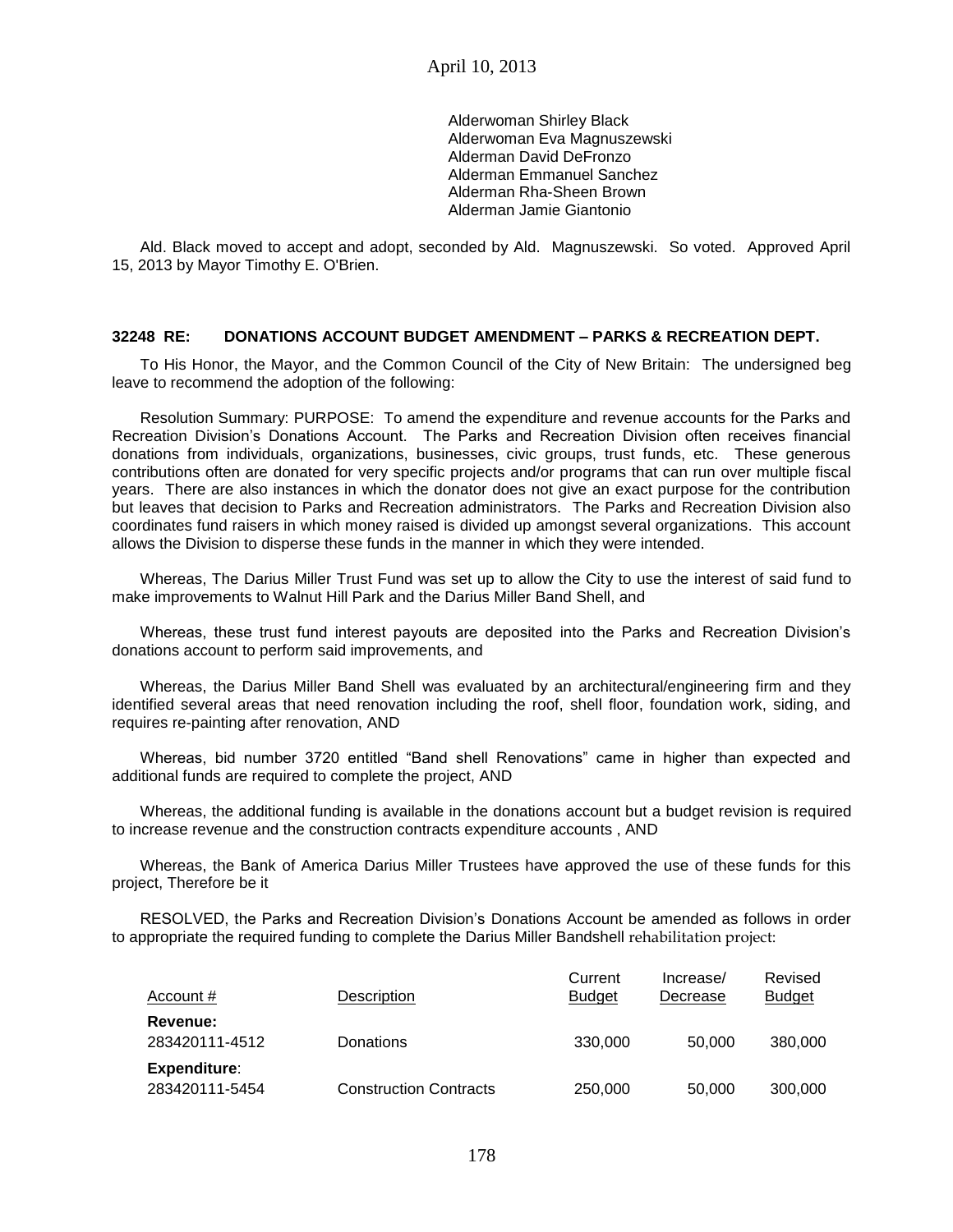Alderwoman Shirley Black Alderman Rha-Sheen D. Brown Alderman David DeFronzo Alderman Jamie Giantonio Alderwoman Eva Magnuszewski Alderman Emmanuel Sanchez

Ald. Black moved to accept and adopt, seconded by Ald. Trueworthy. So voted. Approved April 15, 2013 by Mayor Timothy E. O'Brien.

#### **32250 RE: PROPOSED SALE OF 143 GROVE STREET TO SLAWOMIR RULKA AND BEATA RULKA**

To His Honor, the Mayor, and the Common Council of the City of New Britain: the undersigned beg leave to recommend the adoption of the following:

WHEREAS, The City of New Britain is committed to the revitalization of its neighborhoods through the support of businesses in our community and specifically to the continued progress of our Neighborhood Revitalization Zone (NRZ) such as the Broad Street NRZ; and

WHEREAS, The City of New Britain, through its Housing Site Development Agency (HSDA), owns a vacant .25 acre lot known as 143 Grove Street located in the Broad Street NRZ; and

WHEREAS, the Zieleniak Green Grocer, owned by Slawomir Rulka and Beata Rulka, located at 109 Broad Street is a well-respected and vital part of the Broad Street business community. Given the nature of the retail grocery business as well as the busy traffic on that area of Broad Street, there is a need for additional parking near the store for customers. Slawomir Rulka and Beata Rulka have been leasing the lot from the city for several years; and

WHEREAS, The City of New Britain has received a request from Slawomir Rulka and Beata Rulka to purchase said property; and

WHEREAS, The City of New Britain is interested in helping to alleviate the parking constraints for this local business; now, therefore, be it

RESOLVED, That Timothy O'Brien, Mayor, be and is hereby authorized to execute on behalf the City of New Britain a purchase and sales agreement with Slawomir Rulka and Beata Rulka for the property known as 143 Grove Street and to execute any and all documents necessary for the conveyance of said property in accordance with the terms of said agreement at a sales price of not less than \$25,100.00.

#### Alderman Michael W. Trueworthy

Ald. Trueworthy moved to accept and refer to the Committee on Planning, Zoning and Housing, seconded by Ald. Bielinski. So voted. Approved April 15, 2013 by Mayor Timothy E. O'Brien.

### **32254 RE: BUDGET TRANSFER – FISCAL YEAR 2012-13**

To His Honor, the Mayor, and the Common Council of the City of New Britain: the undersigned beg leave to recommend the adoption of the following:

Whereas, at the closeout of fiscal year 2012, due to a budget amendment approved by the Council in Feb 2012, the city showed a surplus of approximately \$6,600,000, and